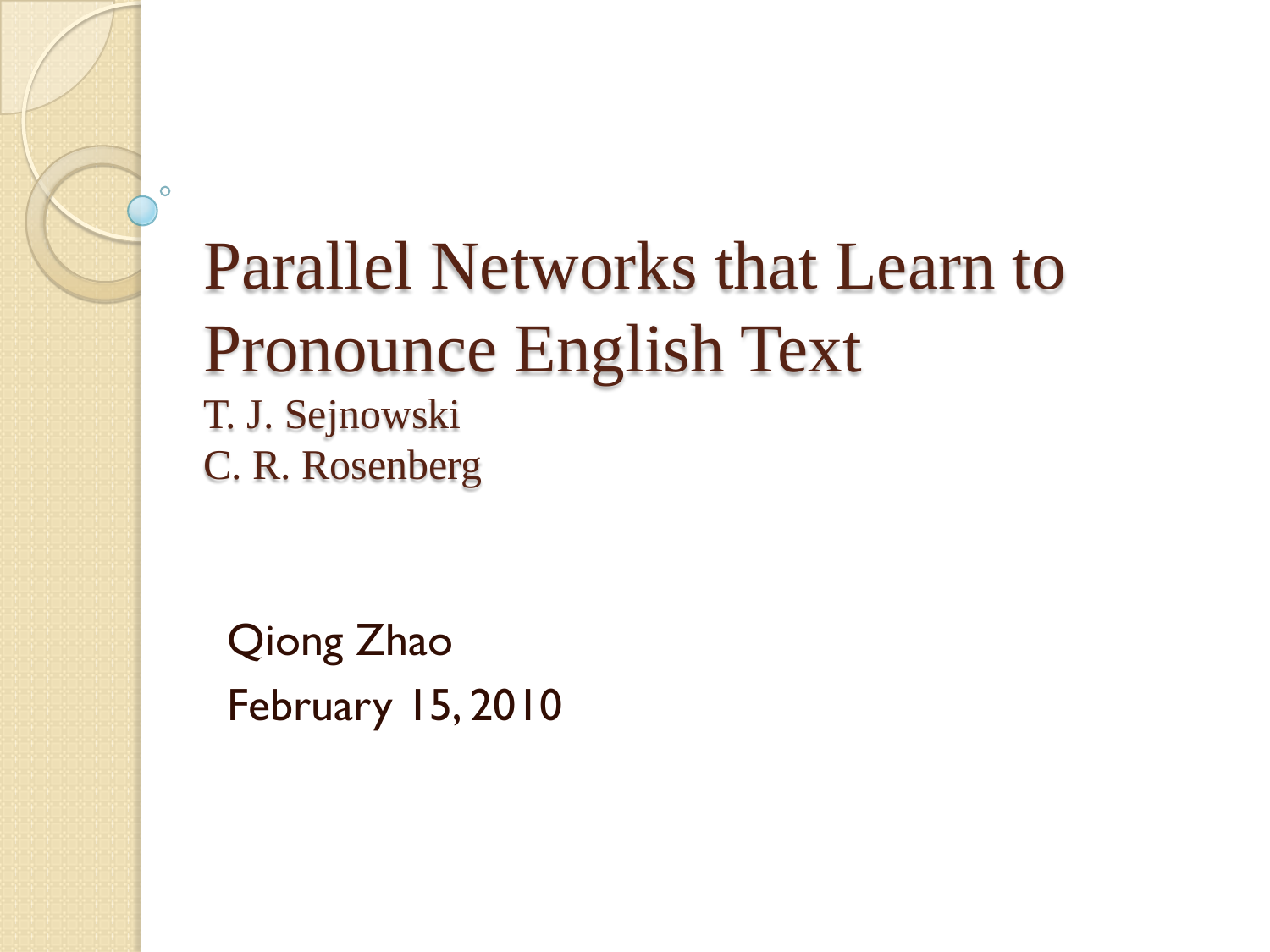

## **Outline**

- Main idea
- Background
- How the system works
- Network performance
- Analysis of hidden units
- Conclusion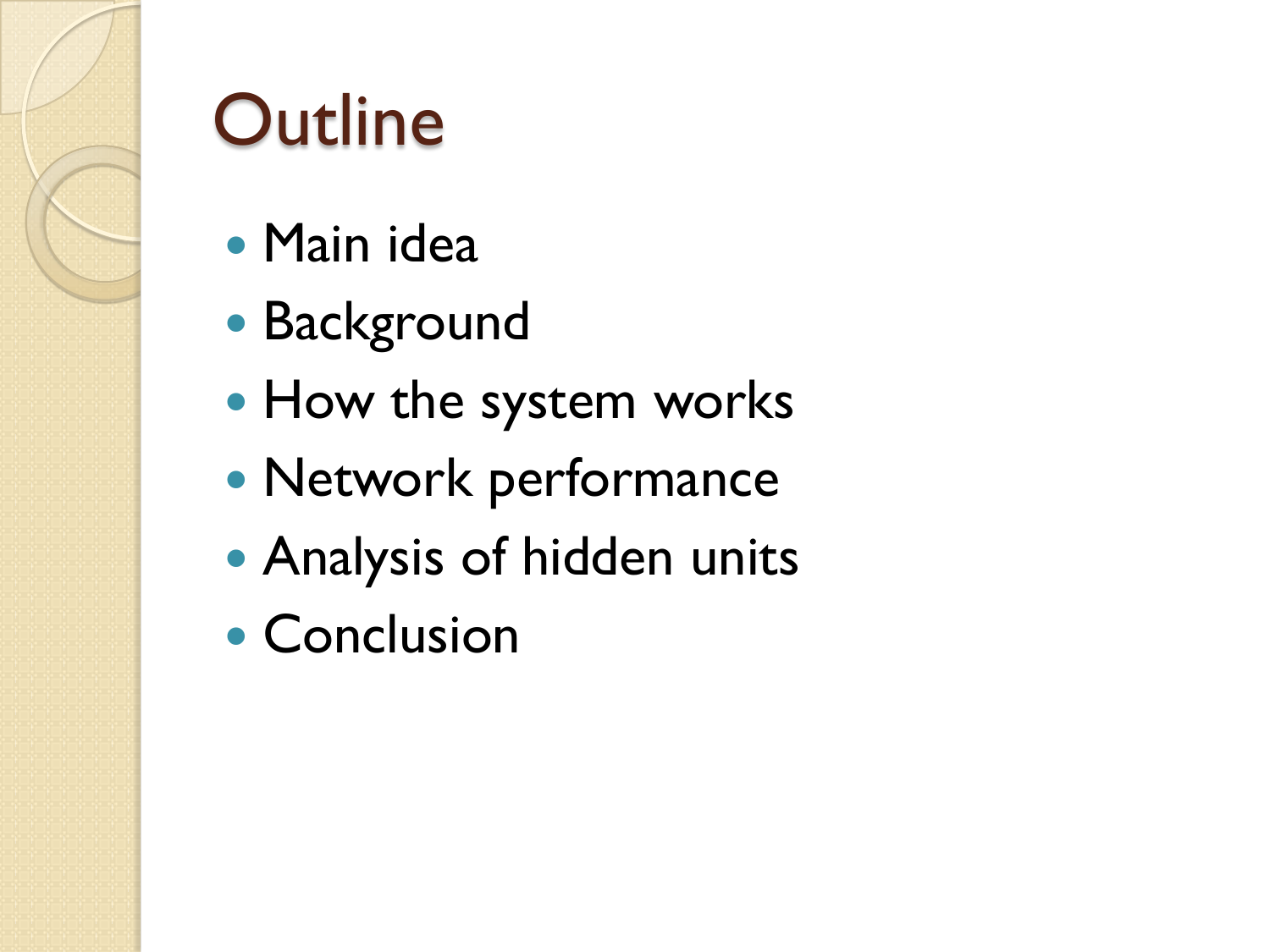

## Main idea

 Train an artificial neural network (NETtalk) to pronounce English words: convert a string of English letters to phonemes



 NETtalk has some similarities with observed human performance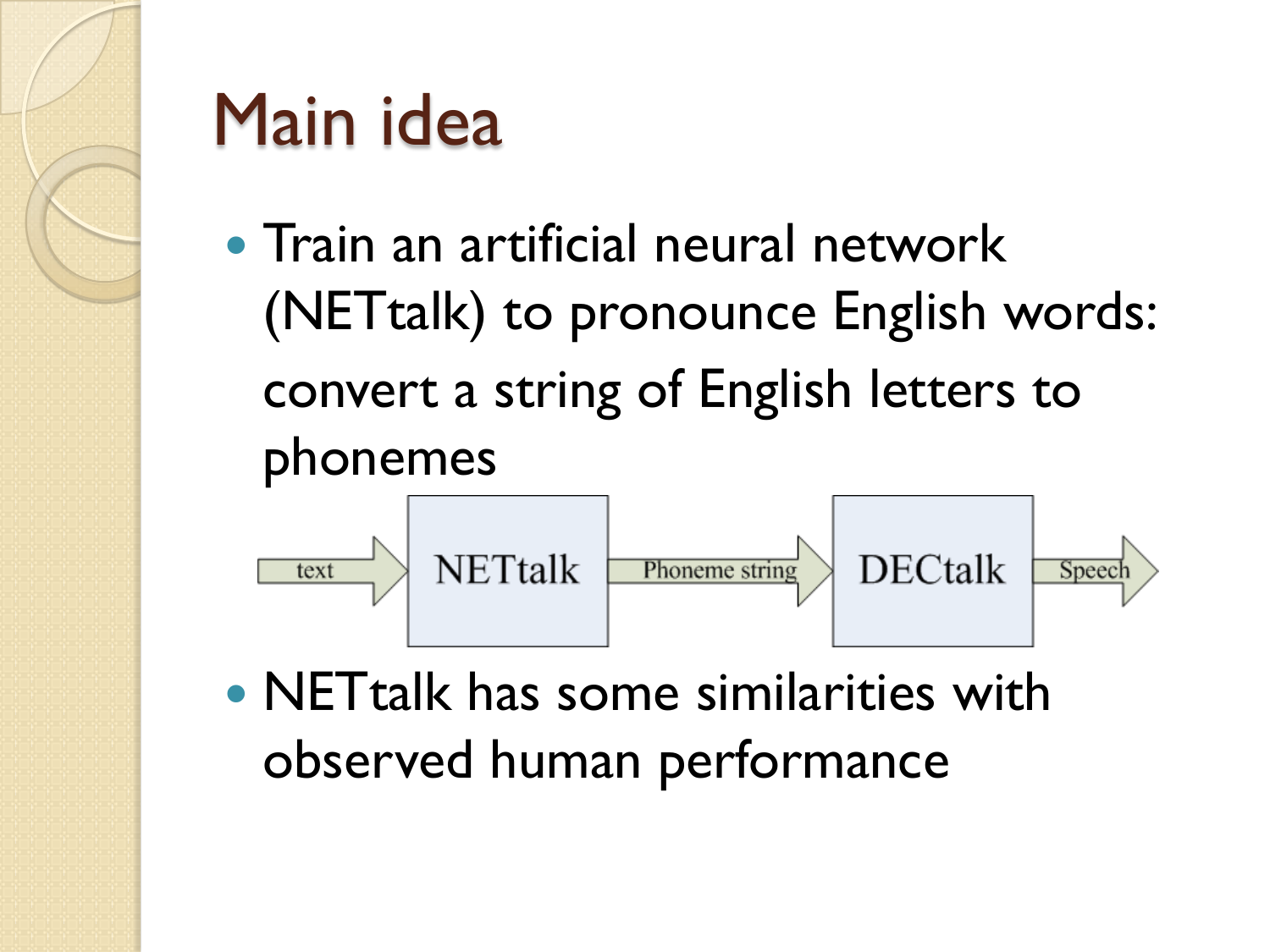# **Background**

- NETtalk
- A class of massively-parallel network systems that learn to convert English text to speech
- First proposed in 1980's
- $\triangleright$  Turning point in the history of neural networks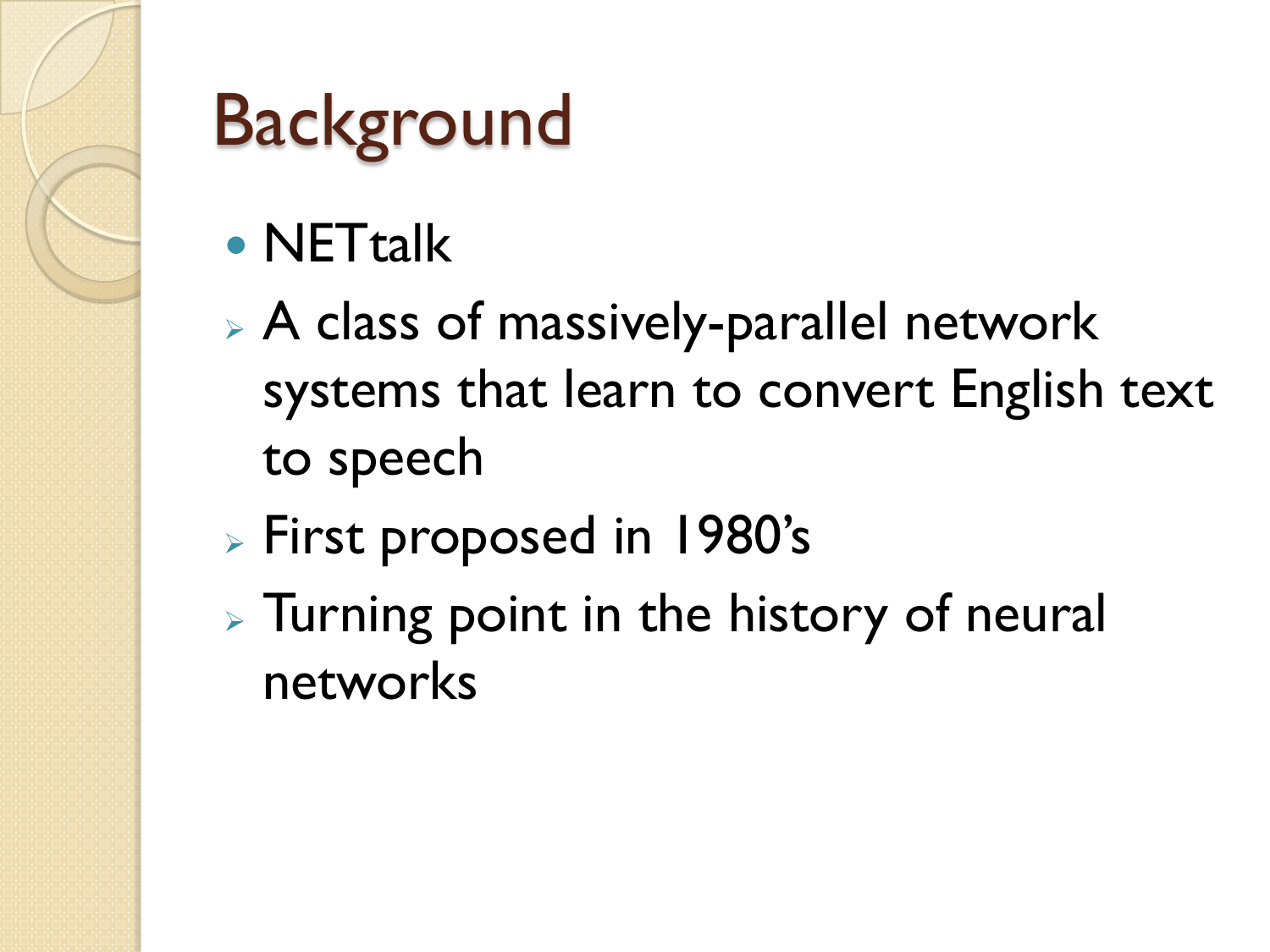#### • DECtalk

- **DECtalk is a speech synthesizer and text**to-speech technology
- Use a lookup table for both common and irregular English words
- **The NETtalk system used part of** DECtalk to convert phonemes to sounds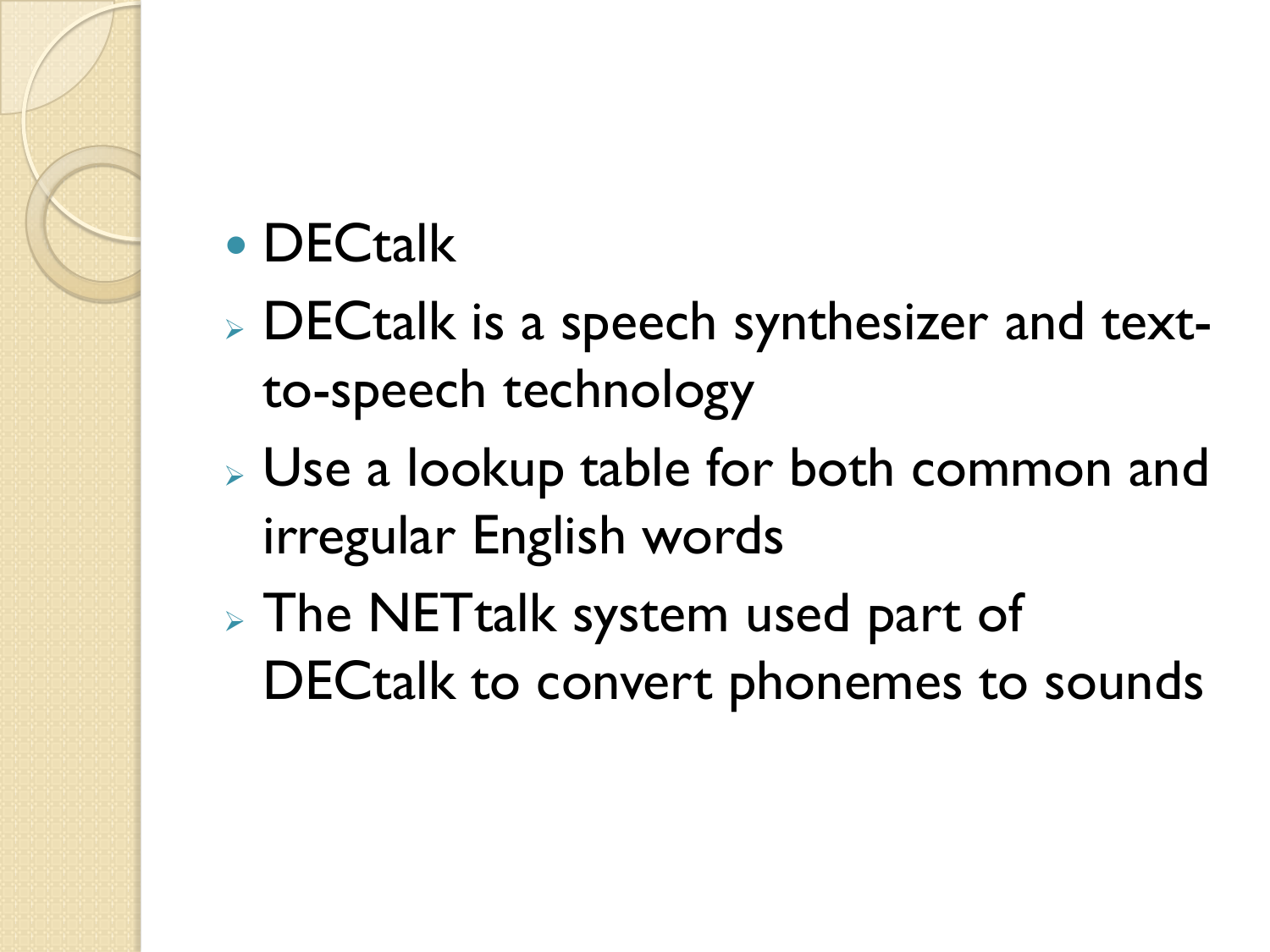

- **Different from DECtalk, NETtalk does** not require a large amount of storage space
- $\triangleright$  It can capture regularities and absorb irregularities in English pronunciation in some way like human nervous system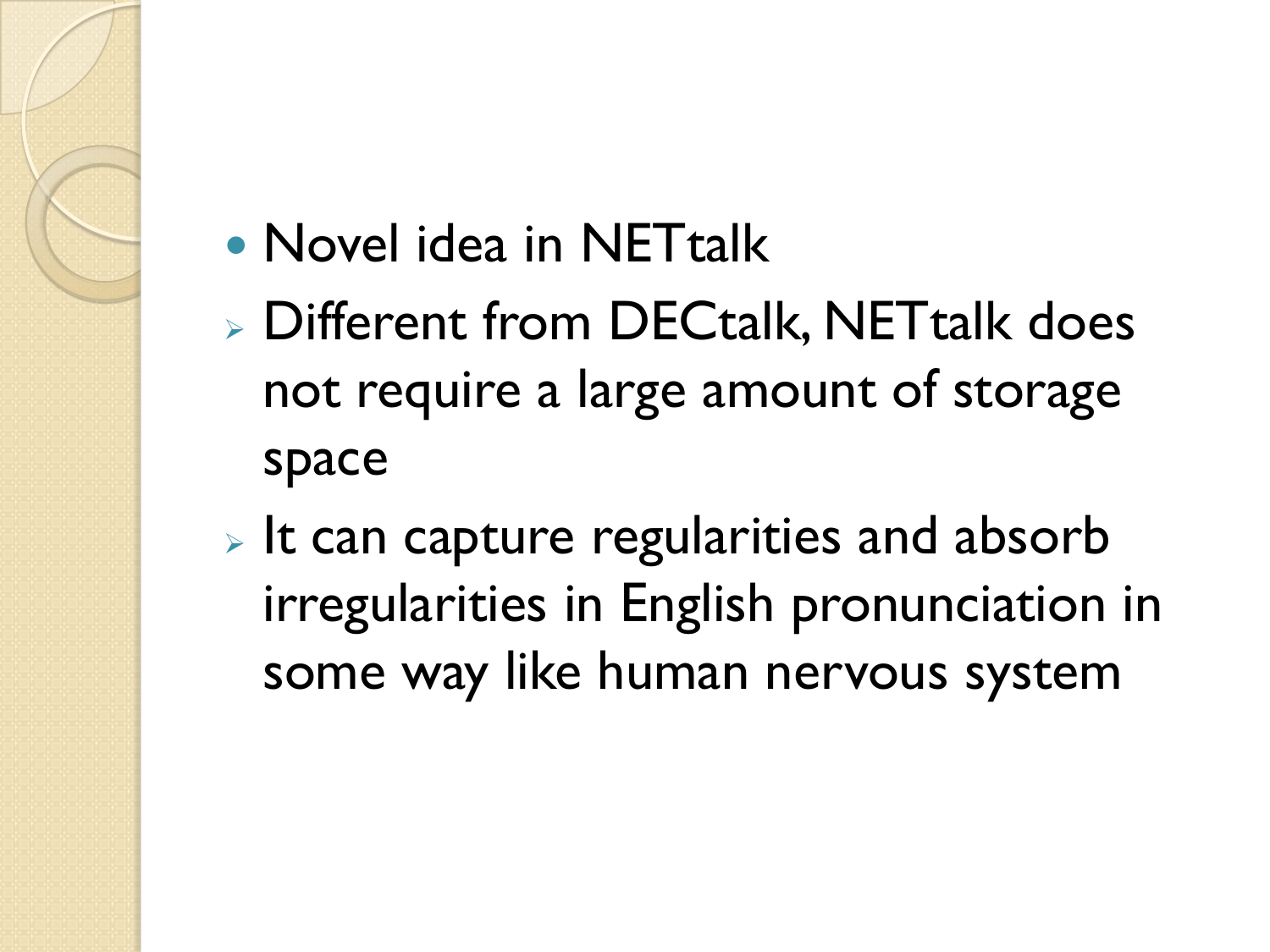## How does NETtalk work?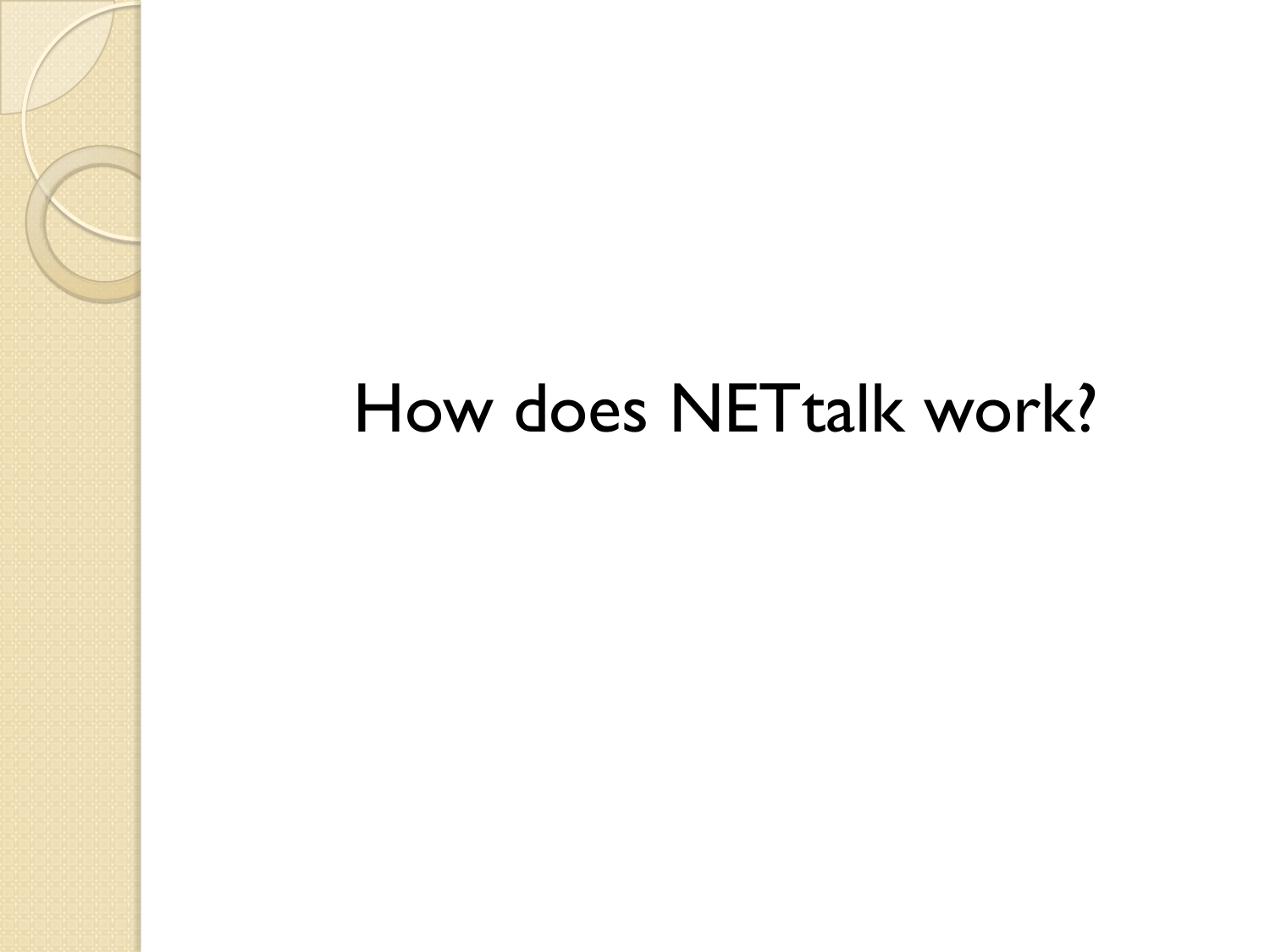# How the system works

• How human brain works

Step 1. words recognized by visual system

Step 2. visual information transformed into articulatory information

Step 3. motoneurons control muscles to produce sounds

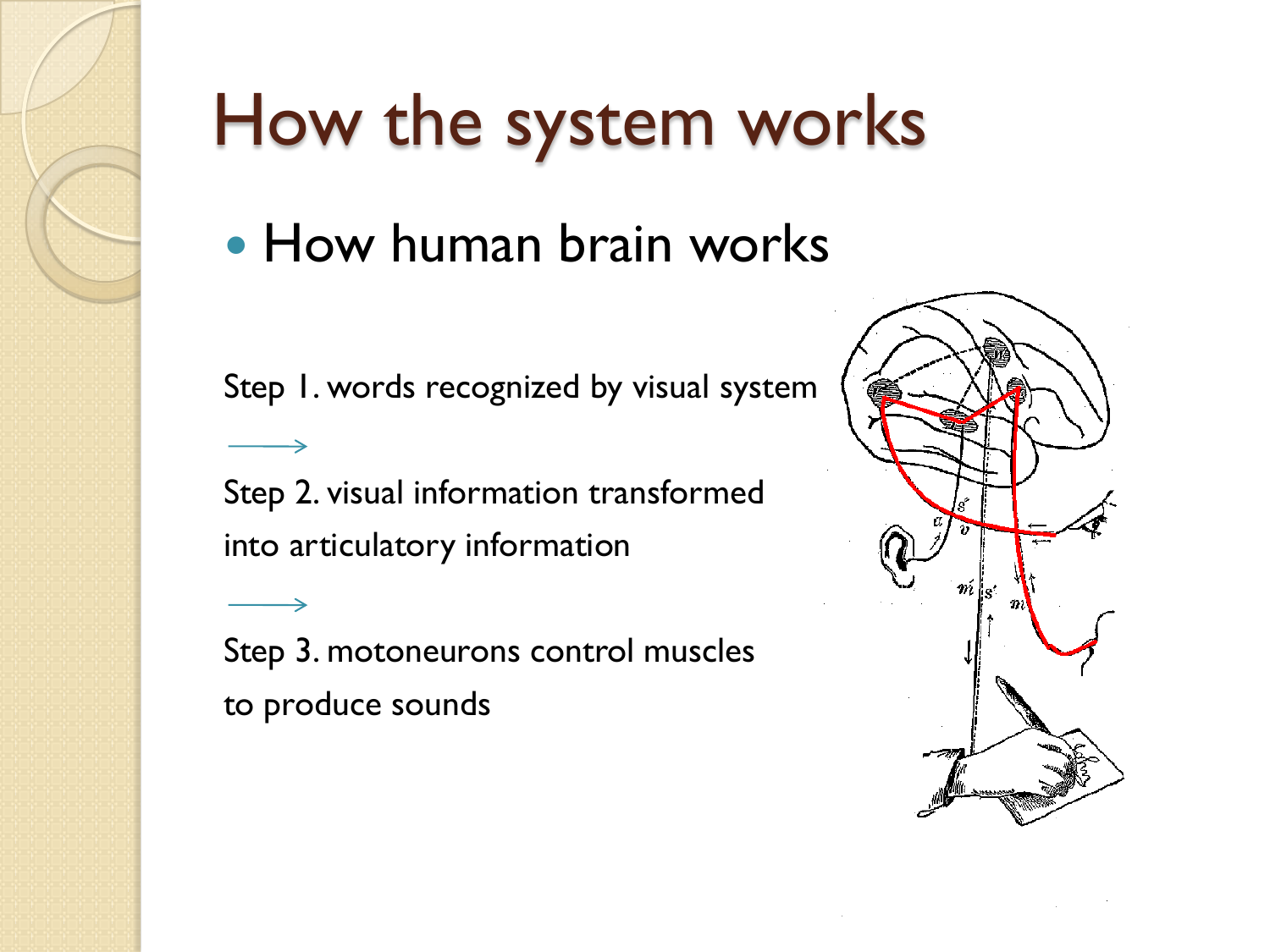#### NETtalk network architechture

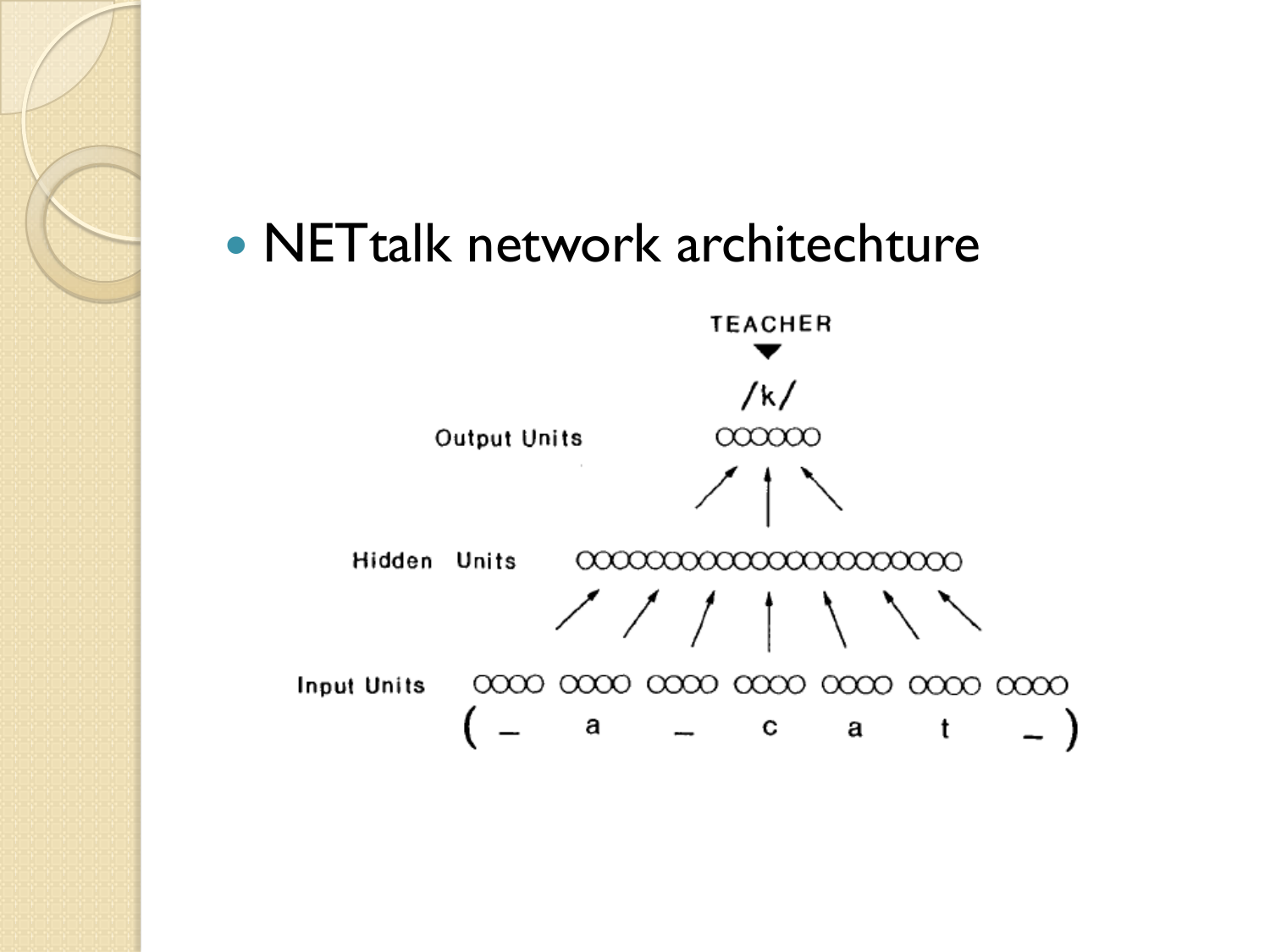#### • Processing units





Activation function:

$$
s_i = P(E_i) = \frac{1}{1 + e^{-E_i}}
$$

$$
E_i = \sum_j w_{ij} s_j
$$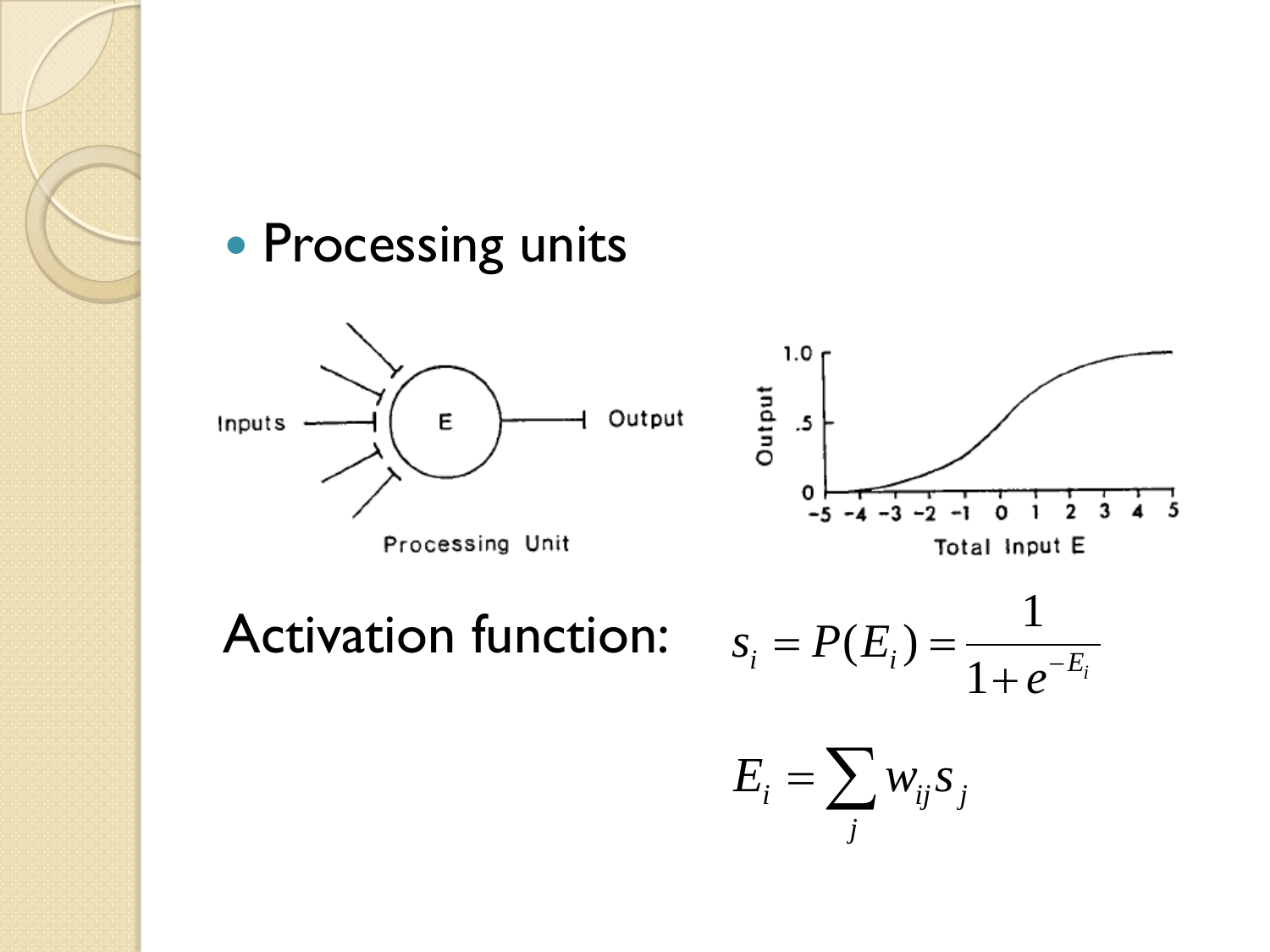• Learning algorithm: back-propagation Goal: minimize average squared error

$$
Error = \sum_{i=1}^{26} (s_i^* - s_i^{(N)})^2
$$

where N represents the output layer,  $s_i^*$  is the correct output provided by a teacher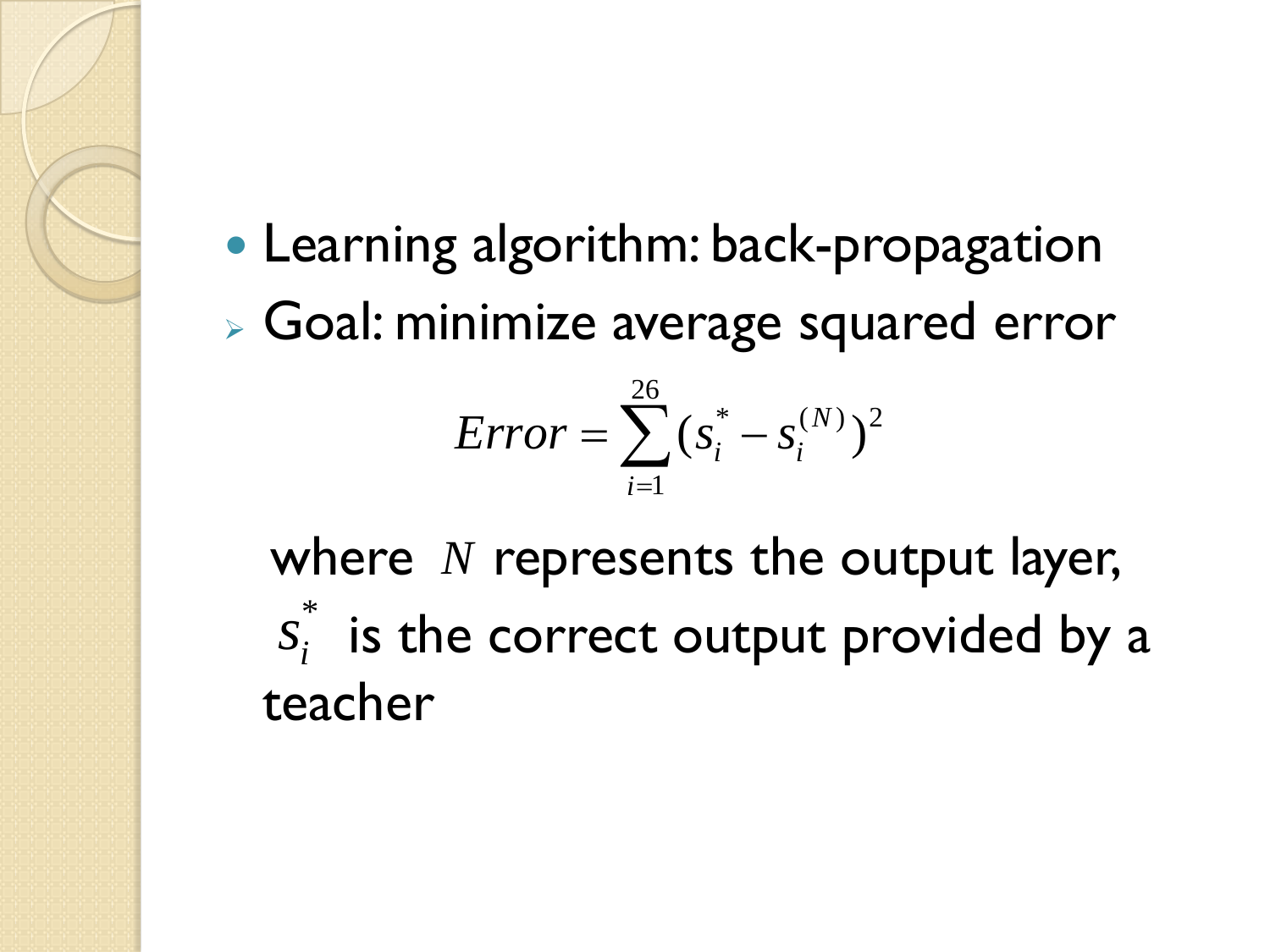• Learning algorithm: back-propagation Calculating gradients layer by layer first compute the error gradient on the output layer:  $\delta_i^{(N)} = (s_i^* - s_i^{(N)}) P'(E_i^{(N)})$ 

then propagating it backwards through the network:

$$
\delta_i^{(n)} = \sum_j \delta_j^{(n+1)} w_{ij}^{(n)} P'(E_i^{(n)})
$$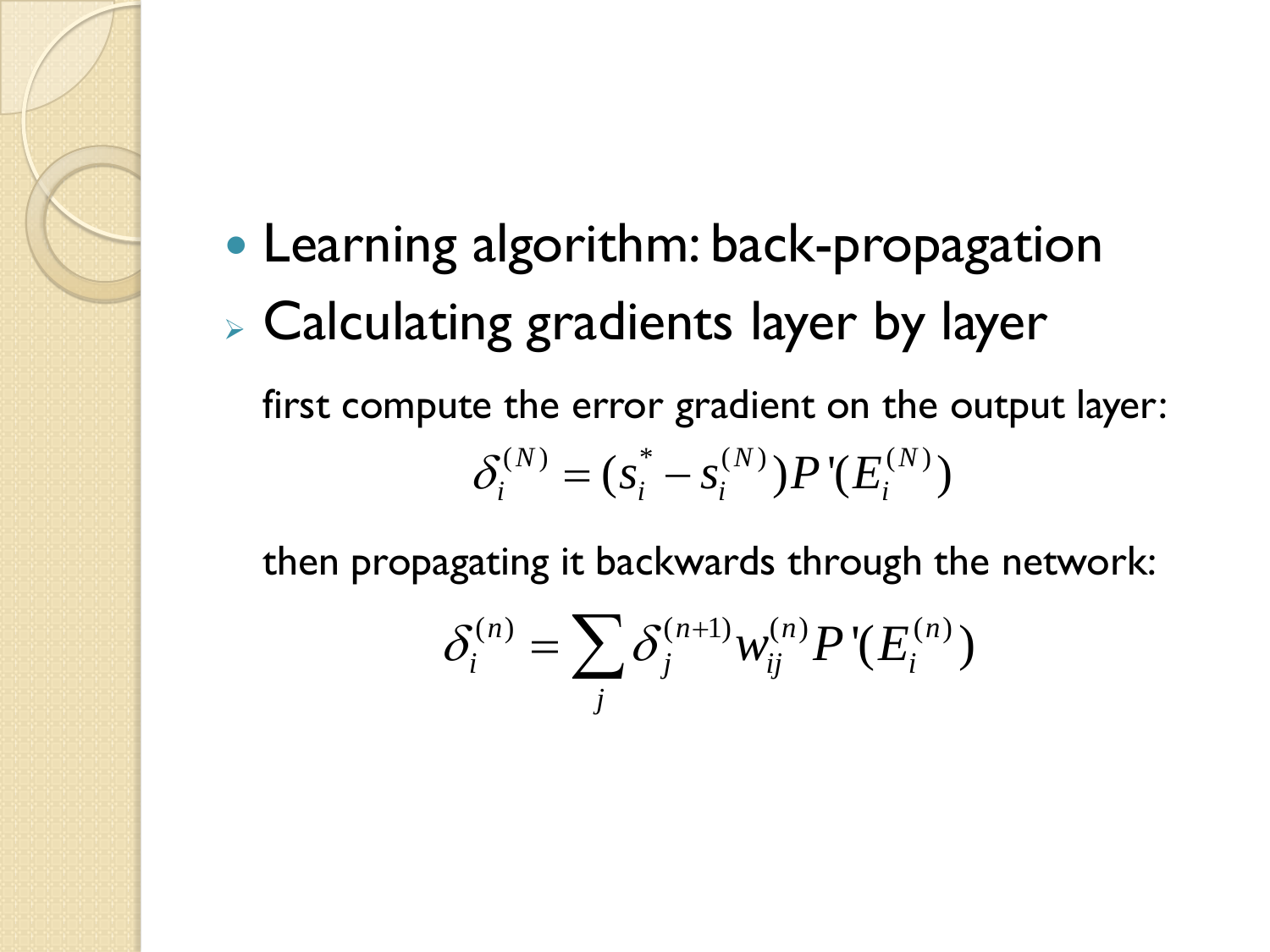## • Learning algorithm: back-propagation Adjusting weights

Compute weight gradients with an exponentially decaying filter (u is the no. of input patterns):  $\Delta w_{ij}^{(n)}(u+1) = \alpha \Delta w_{ij}^{(n)}(u) + (1-\alpha)\delta_i^{(n+1)}s_j^{(n)}$ 

we get the general term:

 $\Delta w_{ij}^{(n)}(u) = \alpha^u \Delta w_{ij}^{(n)}(0) + (1 - \alpha^u) \delta_i^{(n+1)} s_j^{(n)}$ 

then we can use  $\Delta w_{ij}^{(n)}(u)$  to update the weights:

$$
w_{ij}^{(n)}(t+1) = w_{ij}^{(n)}(t) + \varepsilon \Delta w_{ij}^{(n)}
$$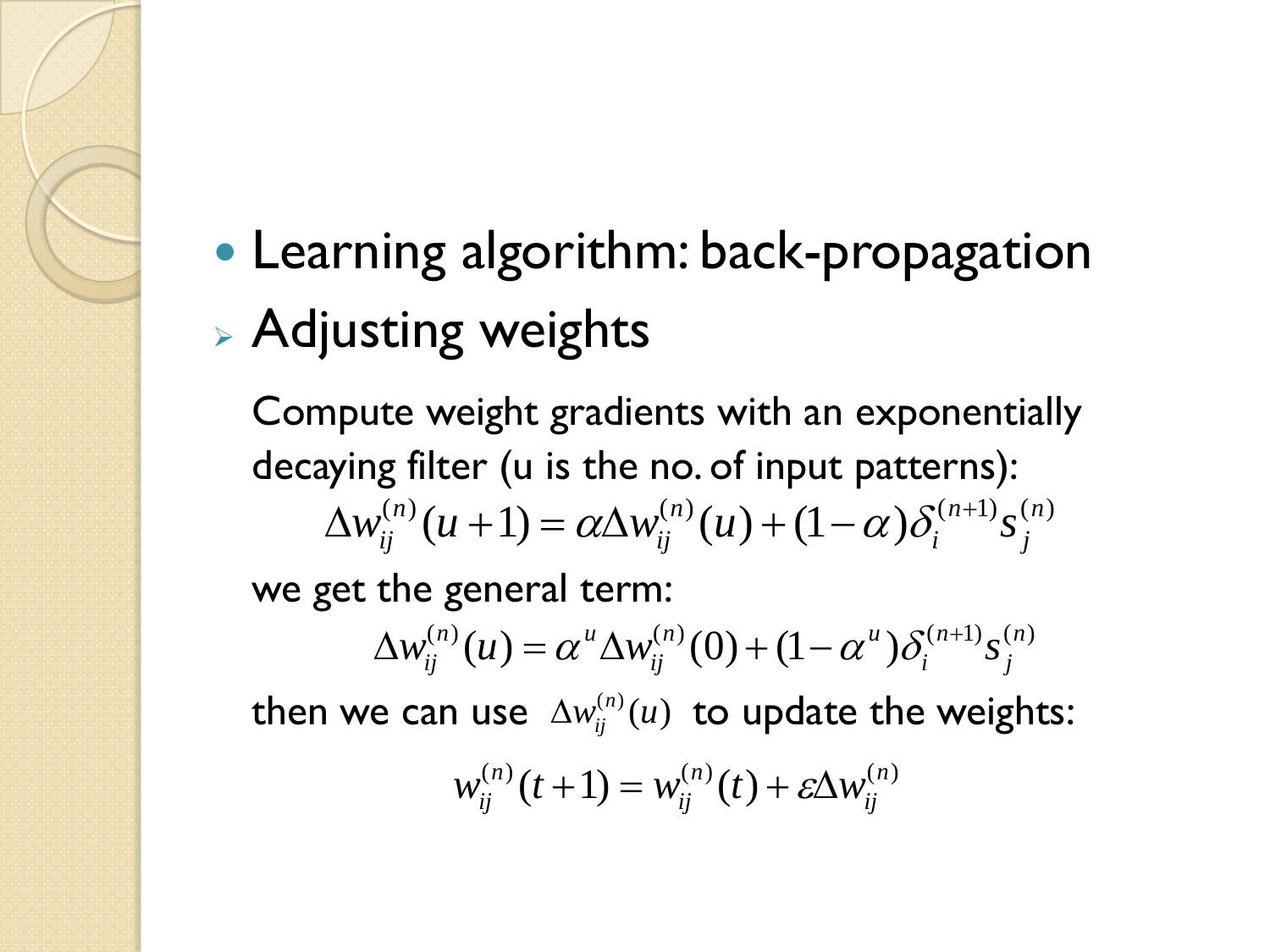#### Whole procedure

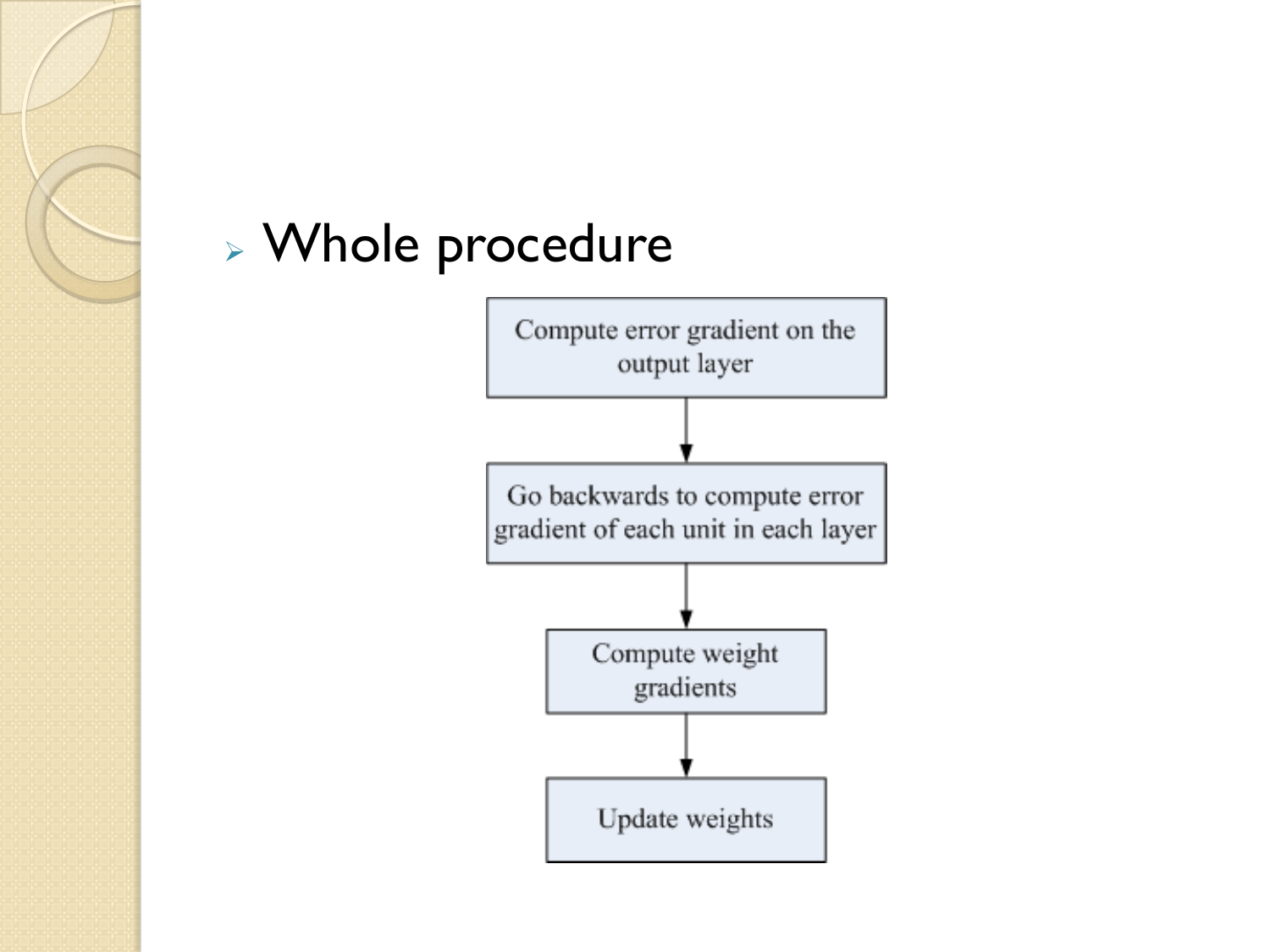## • Converting English text to speech 7-letter-window



Correct pronunciation of a letter is contributed by the nearby letters; Resource limited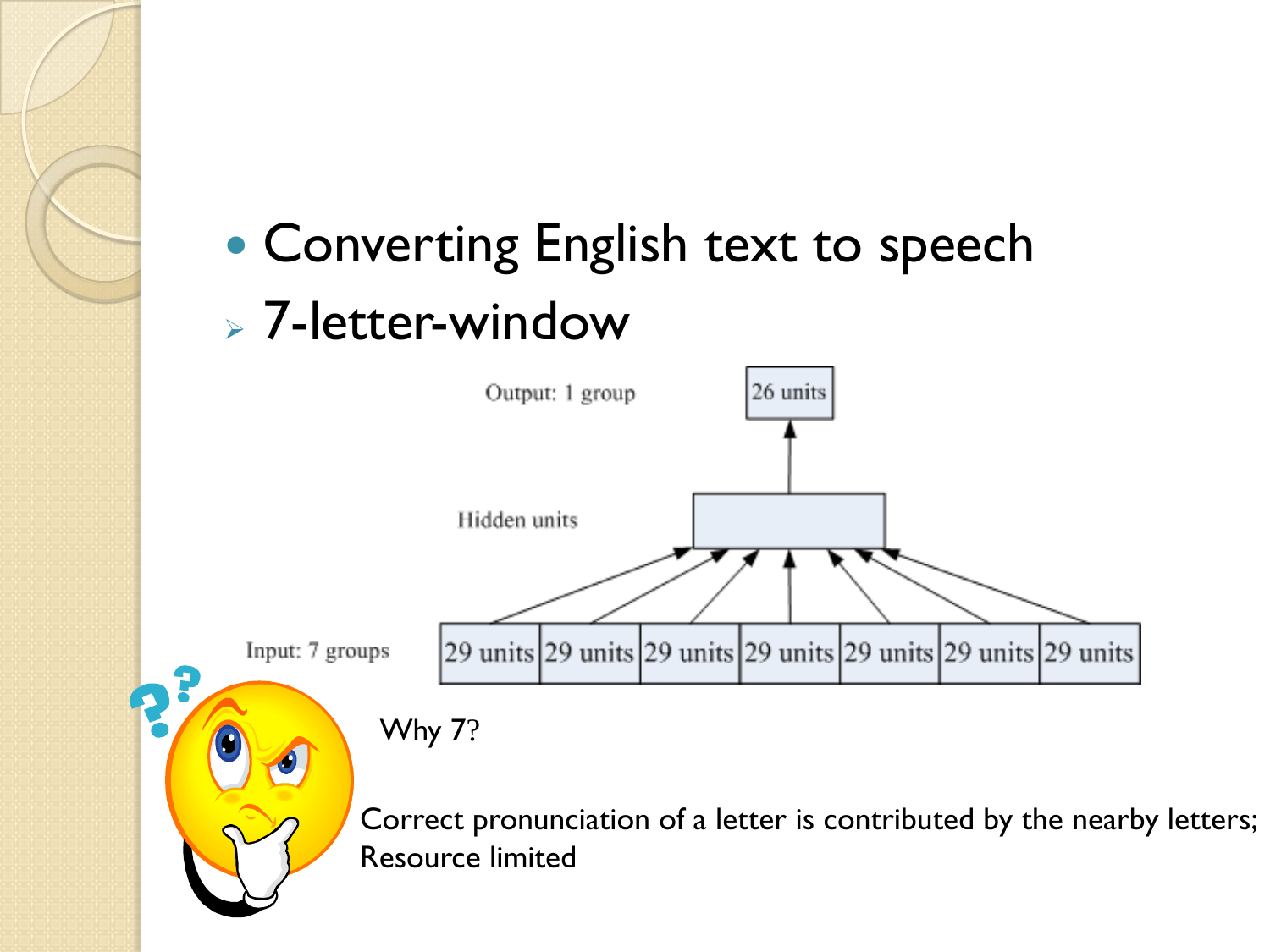- Converting English text to speech
- $\triangleright$  Representation of letters In the input side, each group contains 29 units:

26 letters + comma + period + word boundary marker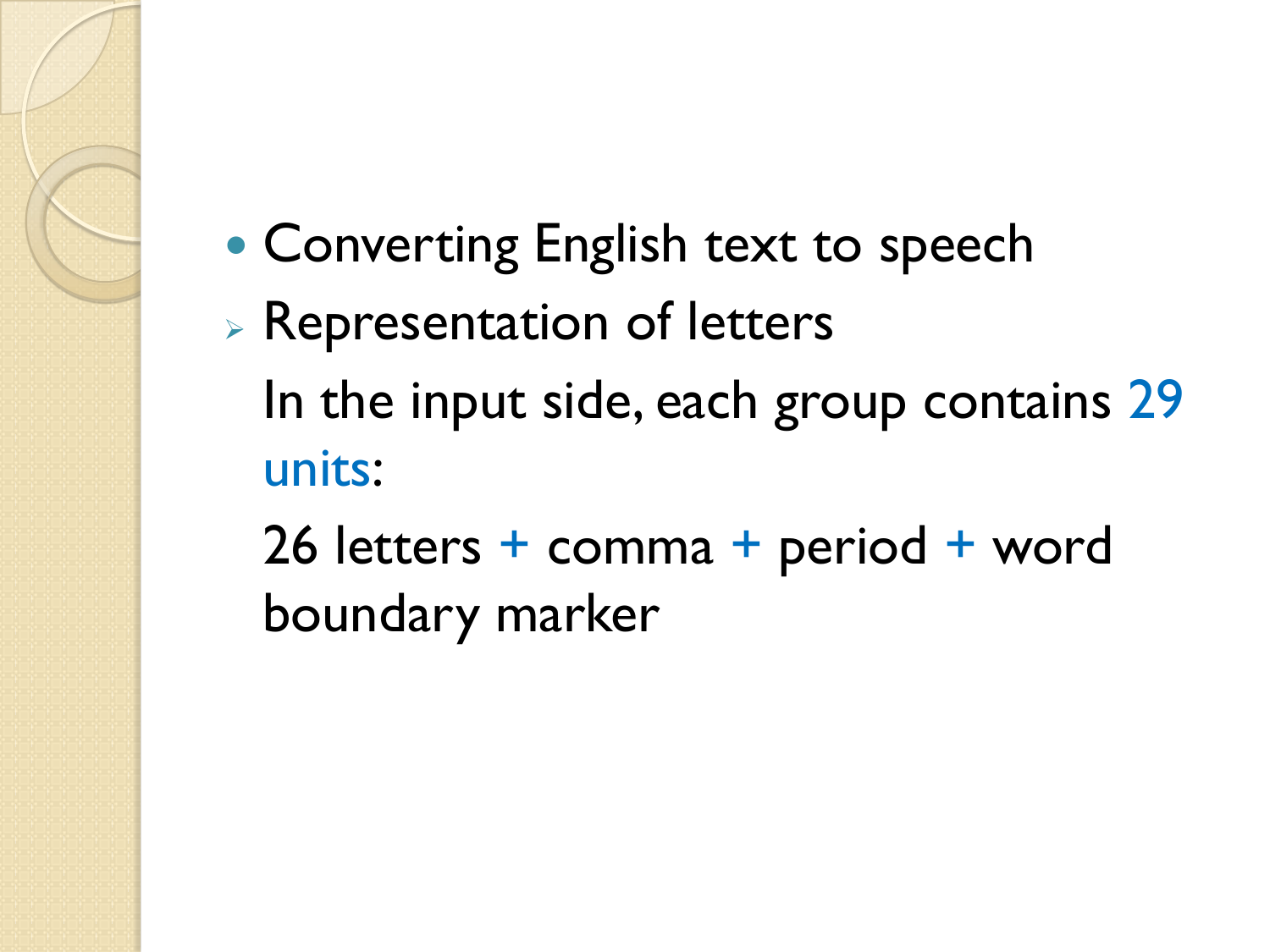- Converting English text to speech
- $\triangleright$  Representation of phonemes In the output side, there are 26 units in total:

21 articulatory feature + right syllable boundary + left syllable boundary + primary stress + Secondary Stress + Tertiary Stress (Refer to the Appendix)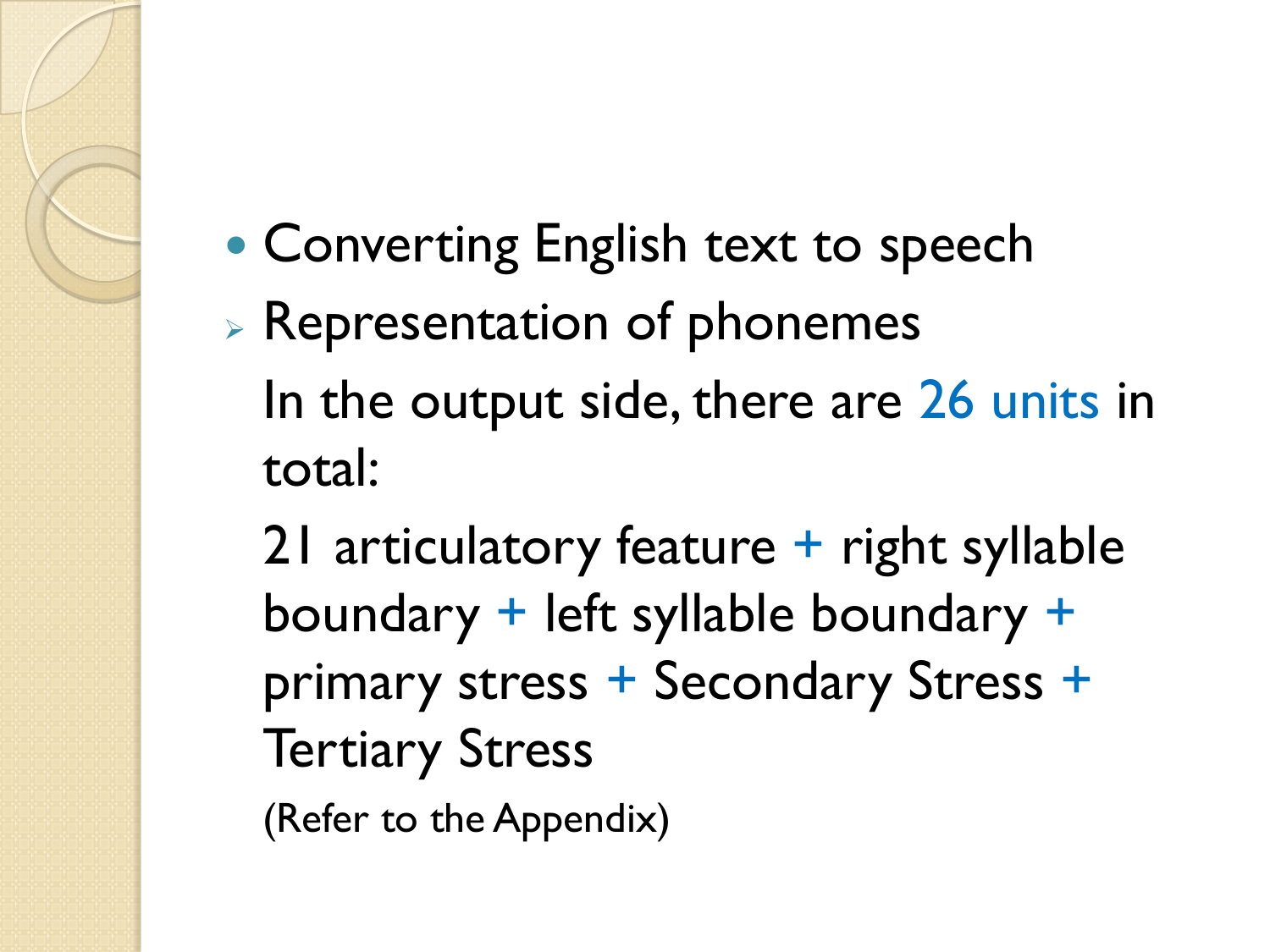• Converting English text to speech  $\triangleright$  Translate output to phoneme: Suppose  $v:$  output vector : vector of each phoneme *wi* both  $\nu$  and  $w_i$  are binary vectors EX. 26 components  $v = (\underbrace{1,0,0,\cdots,1,0,1})$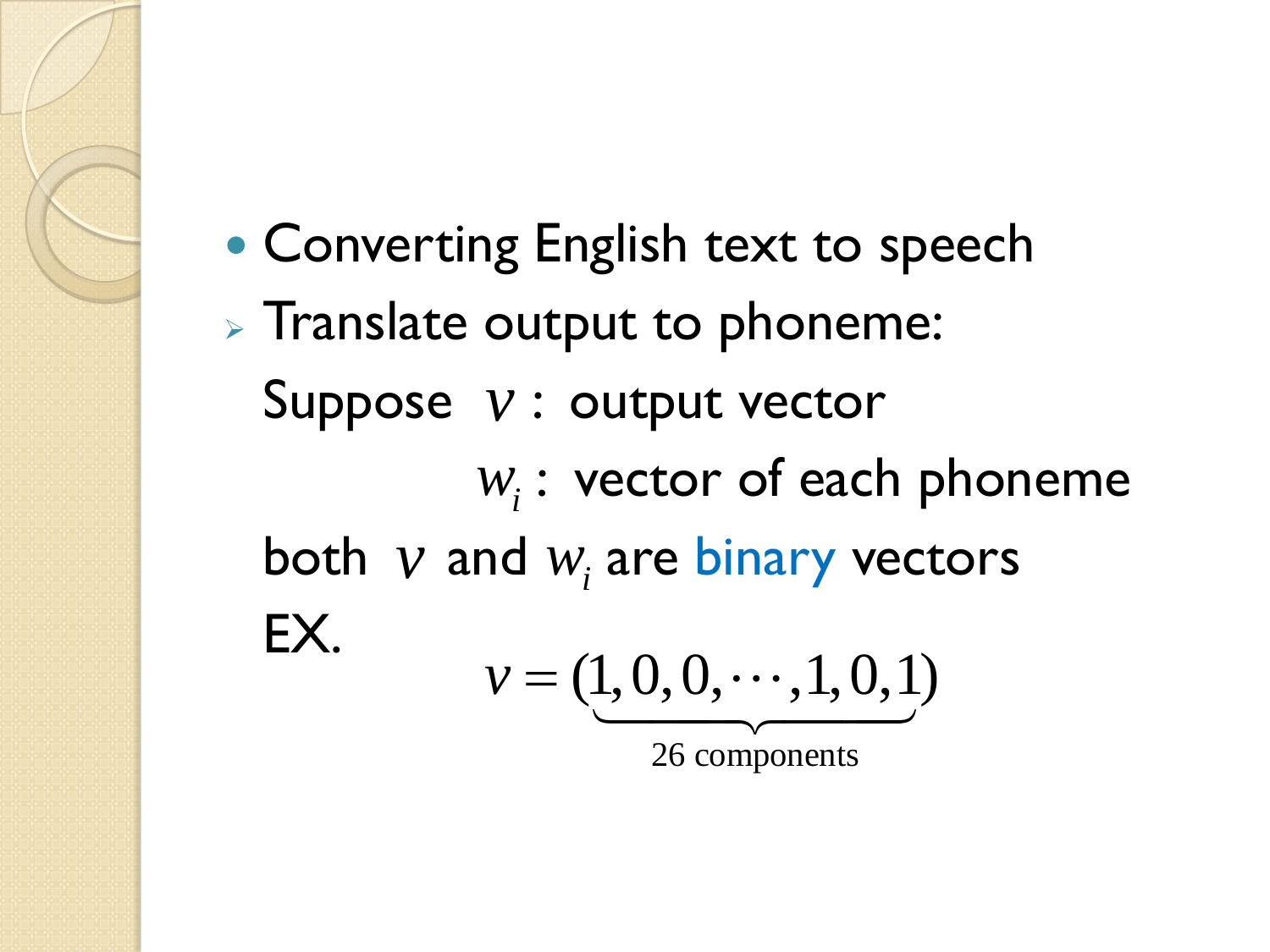Compute inner product Choose  $w_j$  which made the smallest angle  $\langle v | w_i \rangle$ 

with  $\nu$  (closest to  $\nu$  ) as the "best guess"

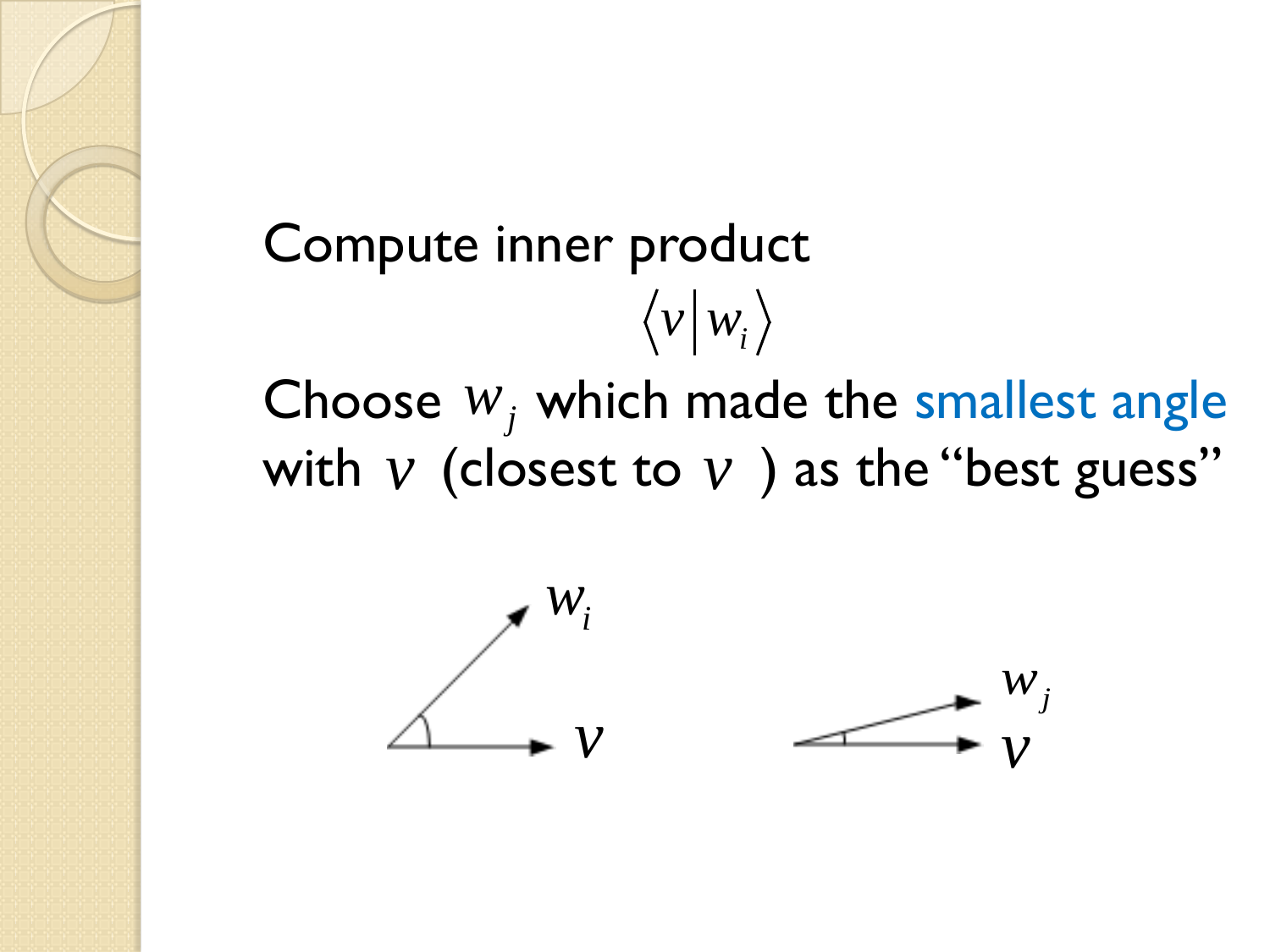- Converting English text to speech
- $\triangleright$  Training materials:
	- 1. Phonetic transcriptions from informal, continuous speech of a child

(text moved through input window with

boundary symbols between words)

2. Miriam Webster's Pocket Dictionary

(words moved through input widow individually)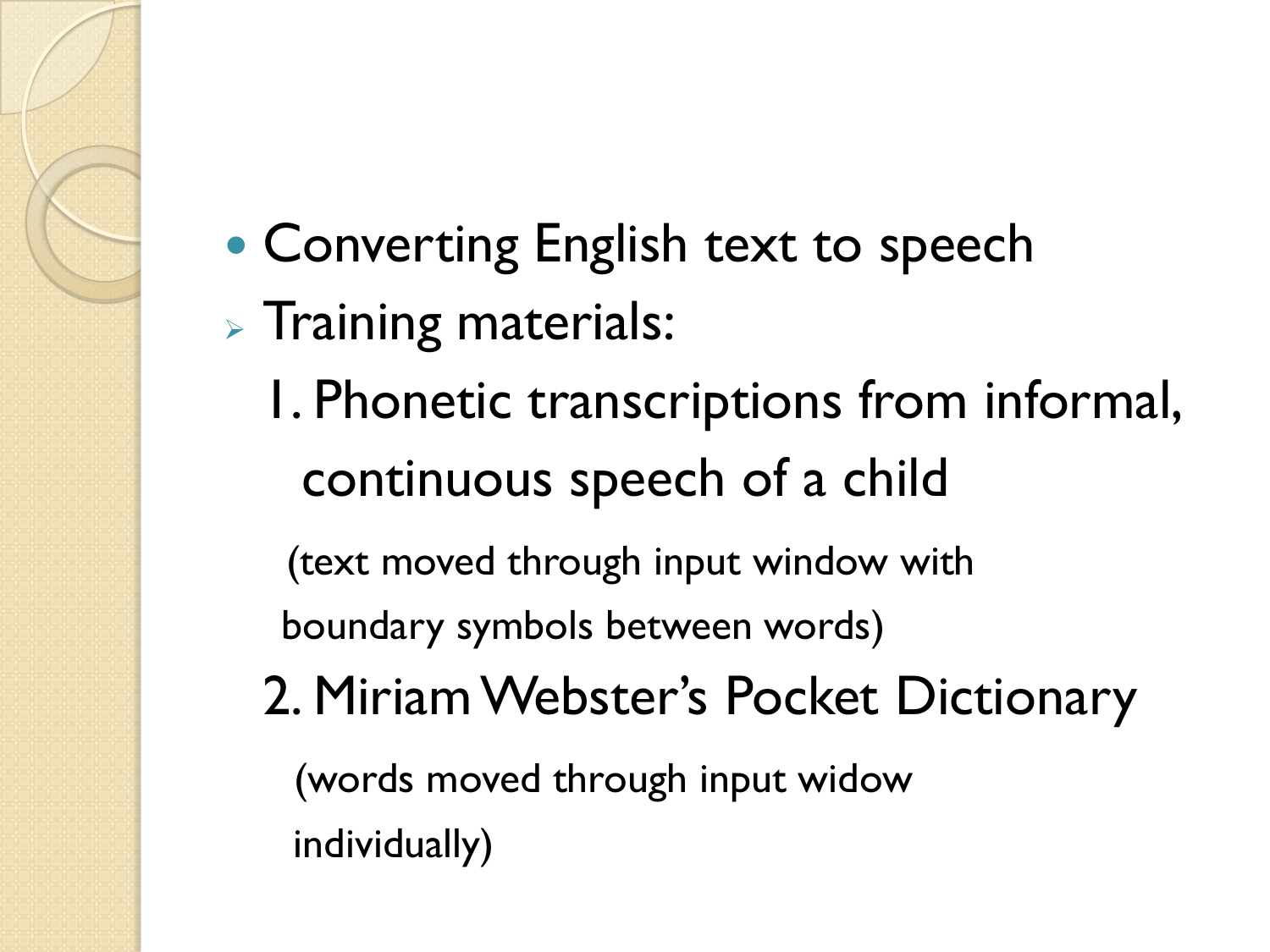

## **Performance**

#### • Continuous informal speech (1024 word corpus)

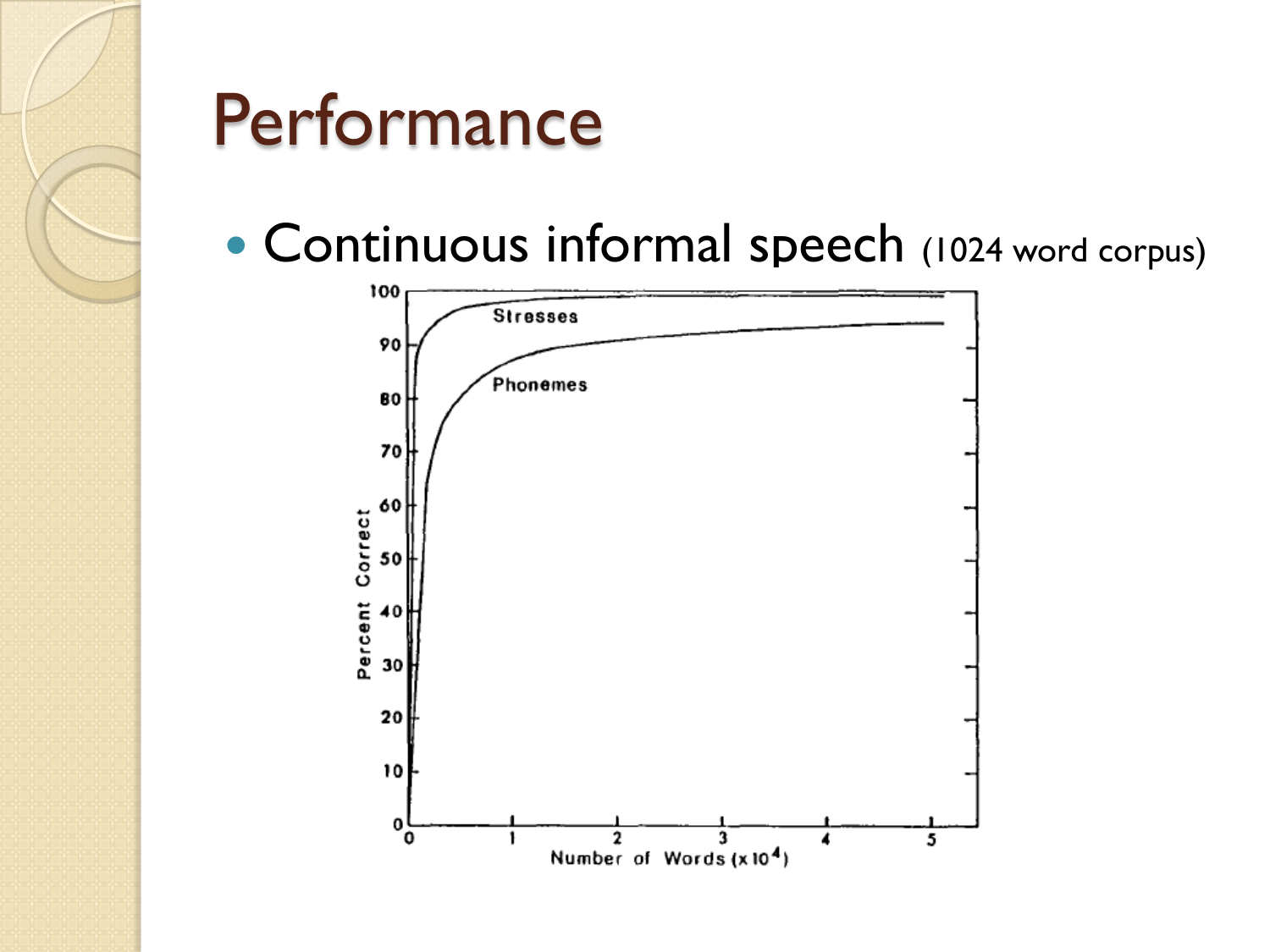### Analysis

When plotted on double logarithmic scale, learning curves were approximately straight lines, so that the learning follows a power law, which is a characteristic of human skill learning.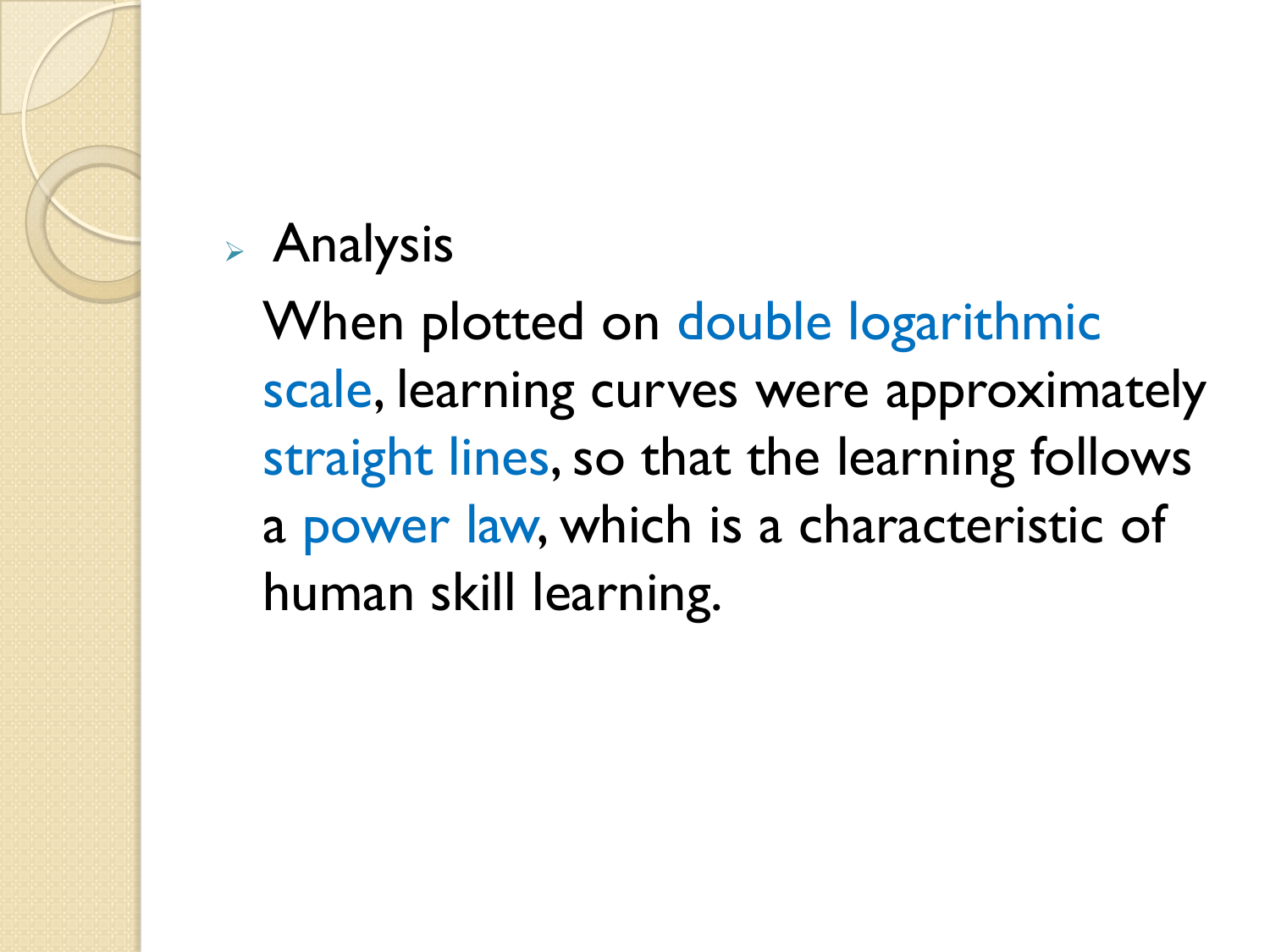

Audio sample

nettalk.mp3

Learning corpus taken from *Informal Speech*

There are three recordings:

1. Network studying from zero weights

2. After 20 passes

3. Generalized to fresh text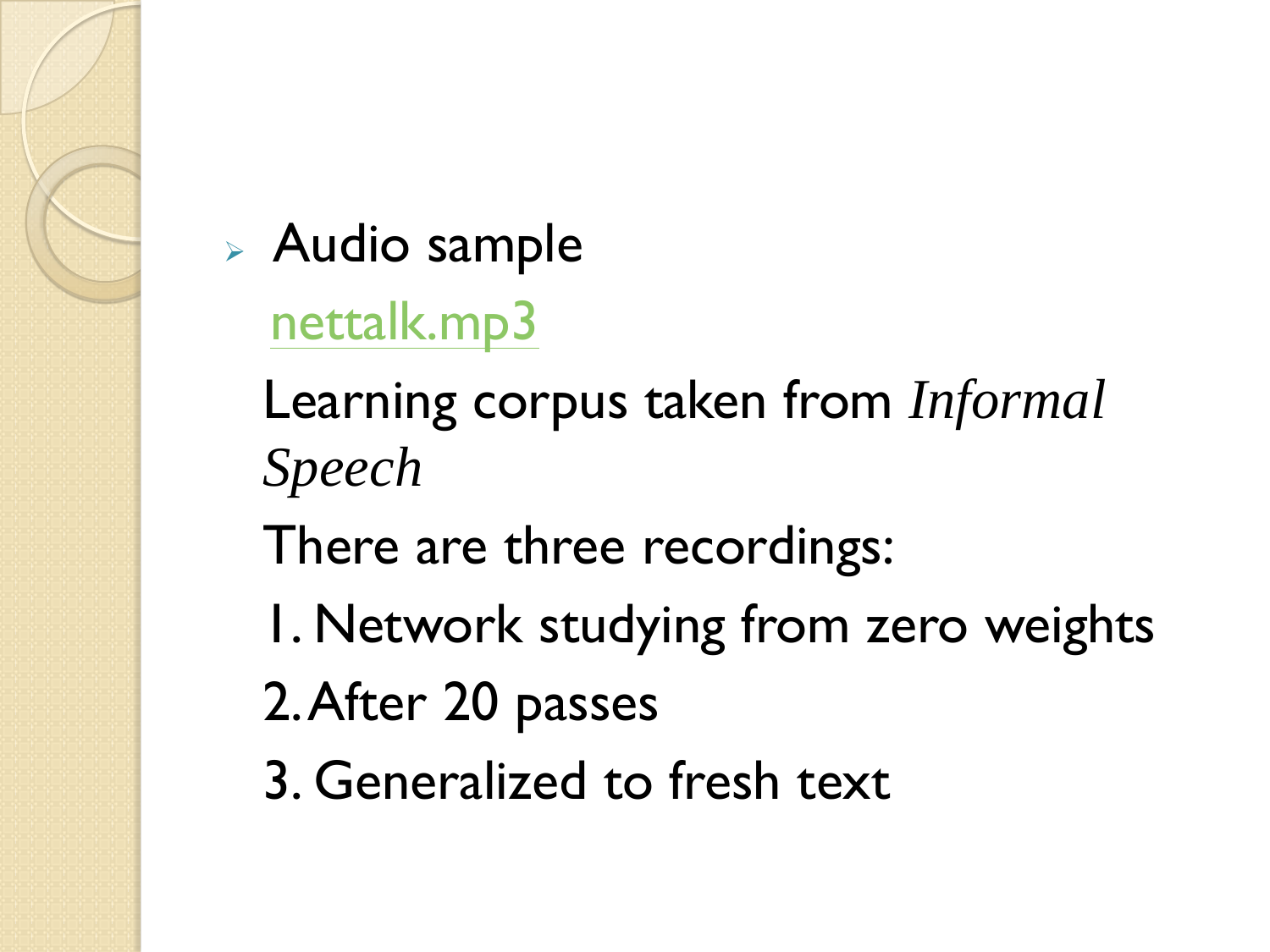#### Resistance to damage

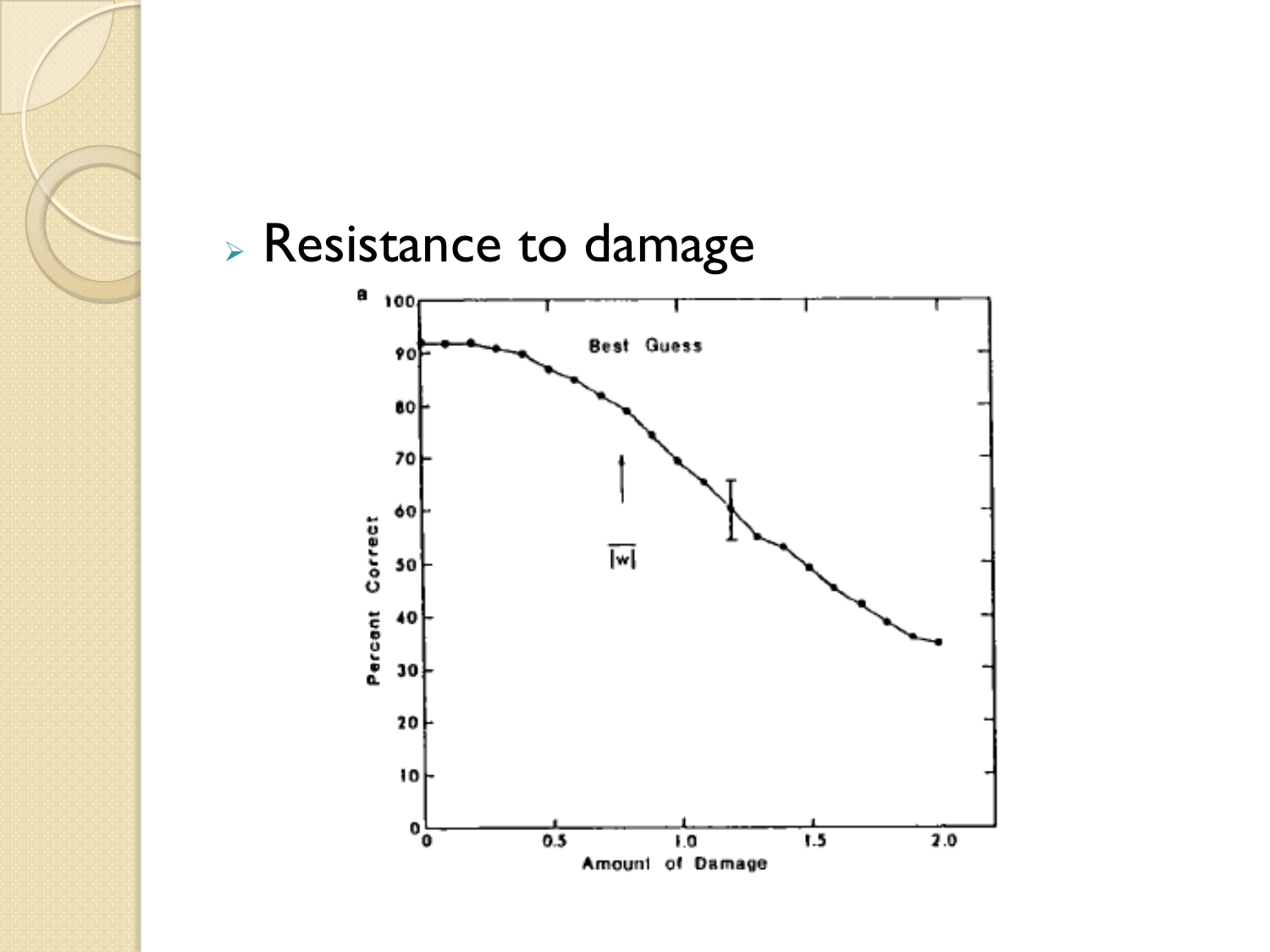#### Recovery from damage

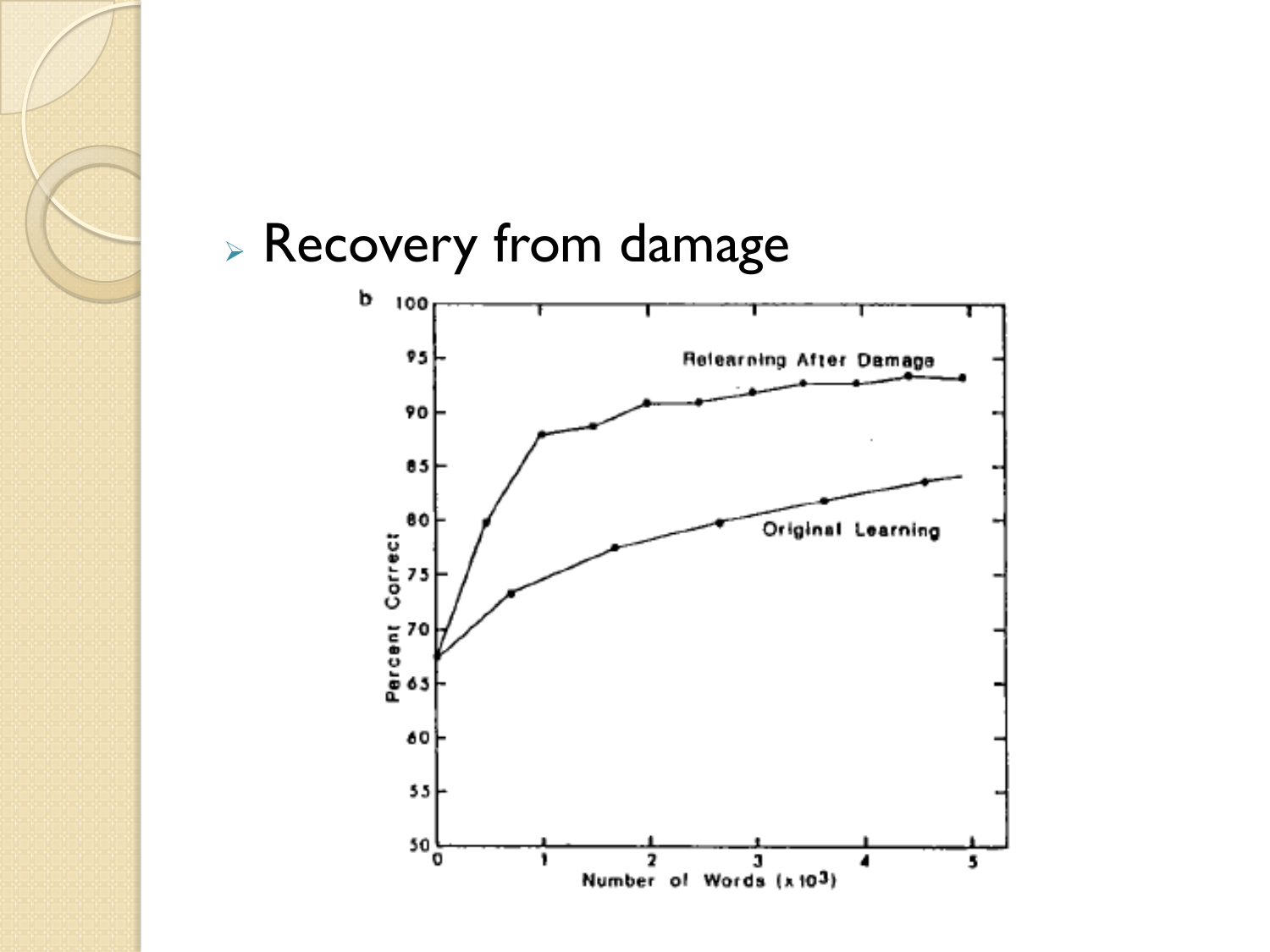

Performance related to number of hidden

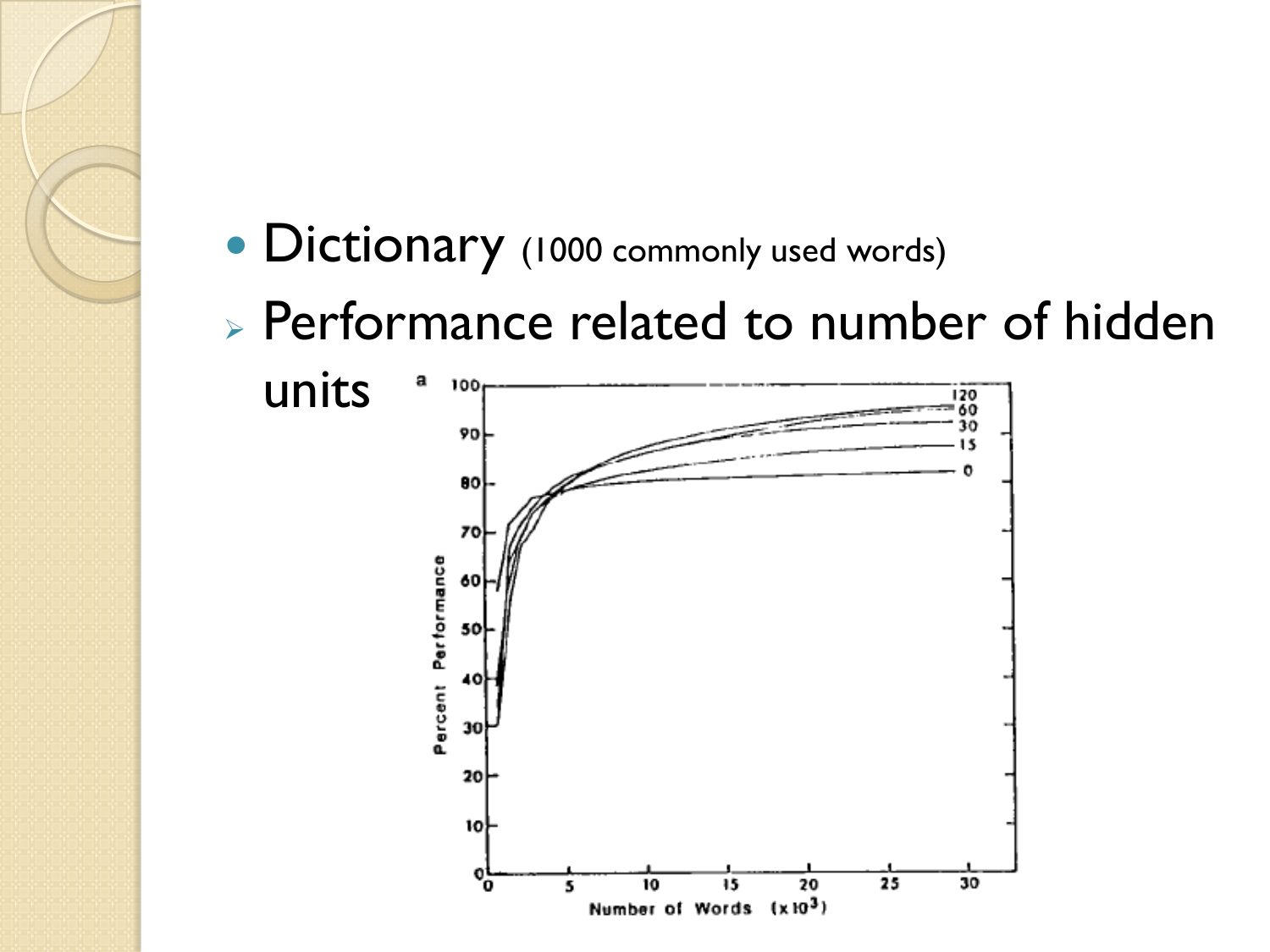#### Generalization ability:

Average 77% on a 20,012 words dictionary; If continue to learn, reach 85% after first pass, 90% after five passes

 Performance related to size of input window:

Network with 11 input groups performs a little better than that with 7 input groups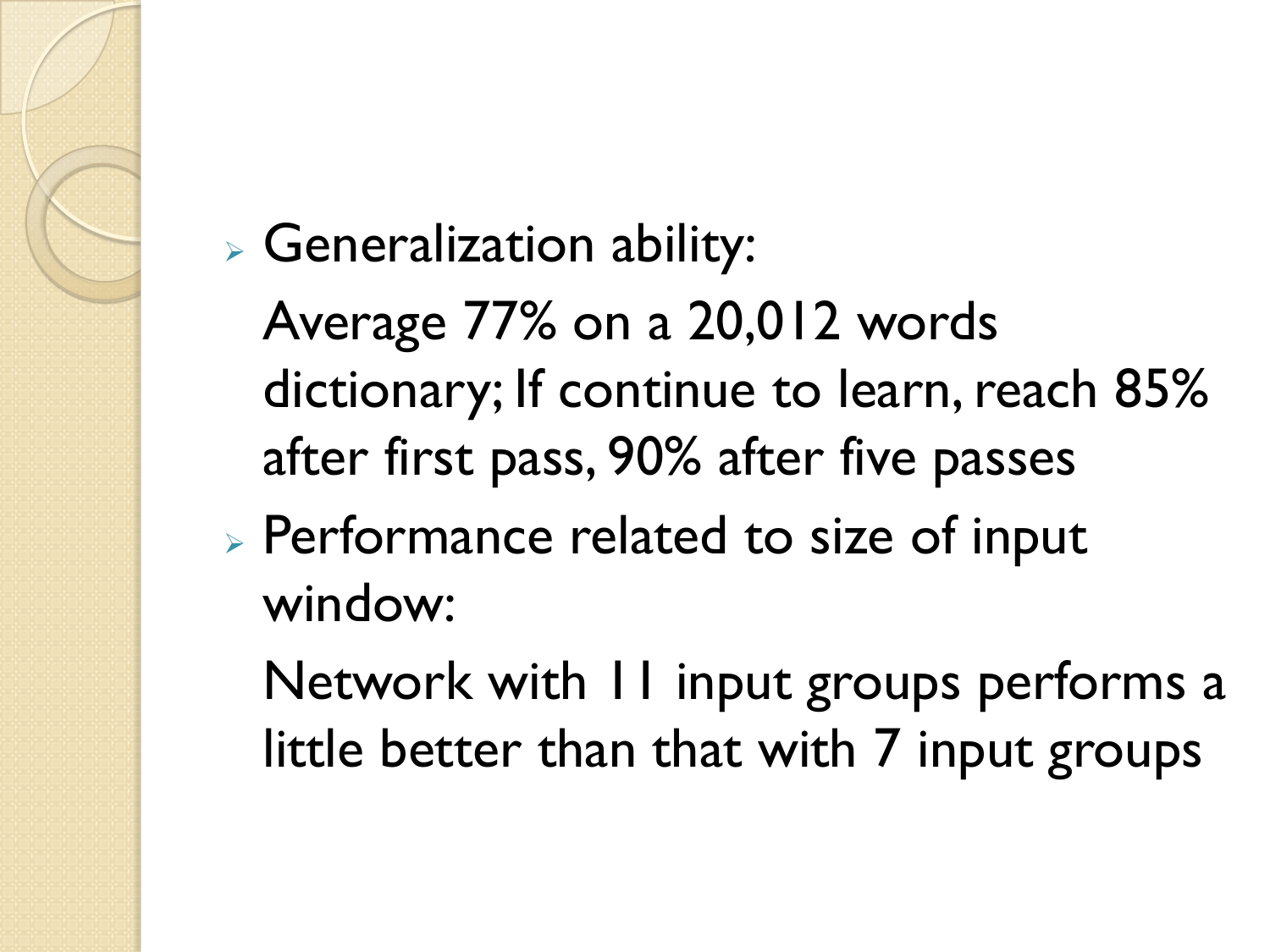# Analysis of the Hidden Units

• The network had discovered some coding methods: (test case:7 input groups and 80 hidden units)

| chije f  |   |
|----------|---|
| sp3ak_   |   |
| nggro    |   |
| nit豇     |   |
| lgast    |   |
| be l'ave |   |
| Zqua     |   |
| art乳     |   |
| 520_     |   |
| app页     |   |
| gach     |   |
| nil],    |   |
| onl肛     |   |
| mpl@te_  |   |
| r∑act    |   |
| lua Ts_  |   |
| рзасе    | œ |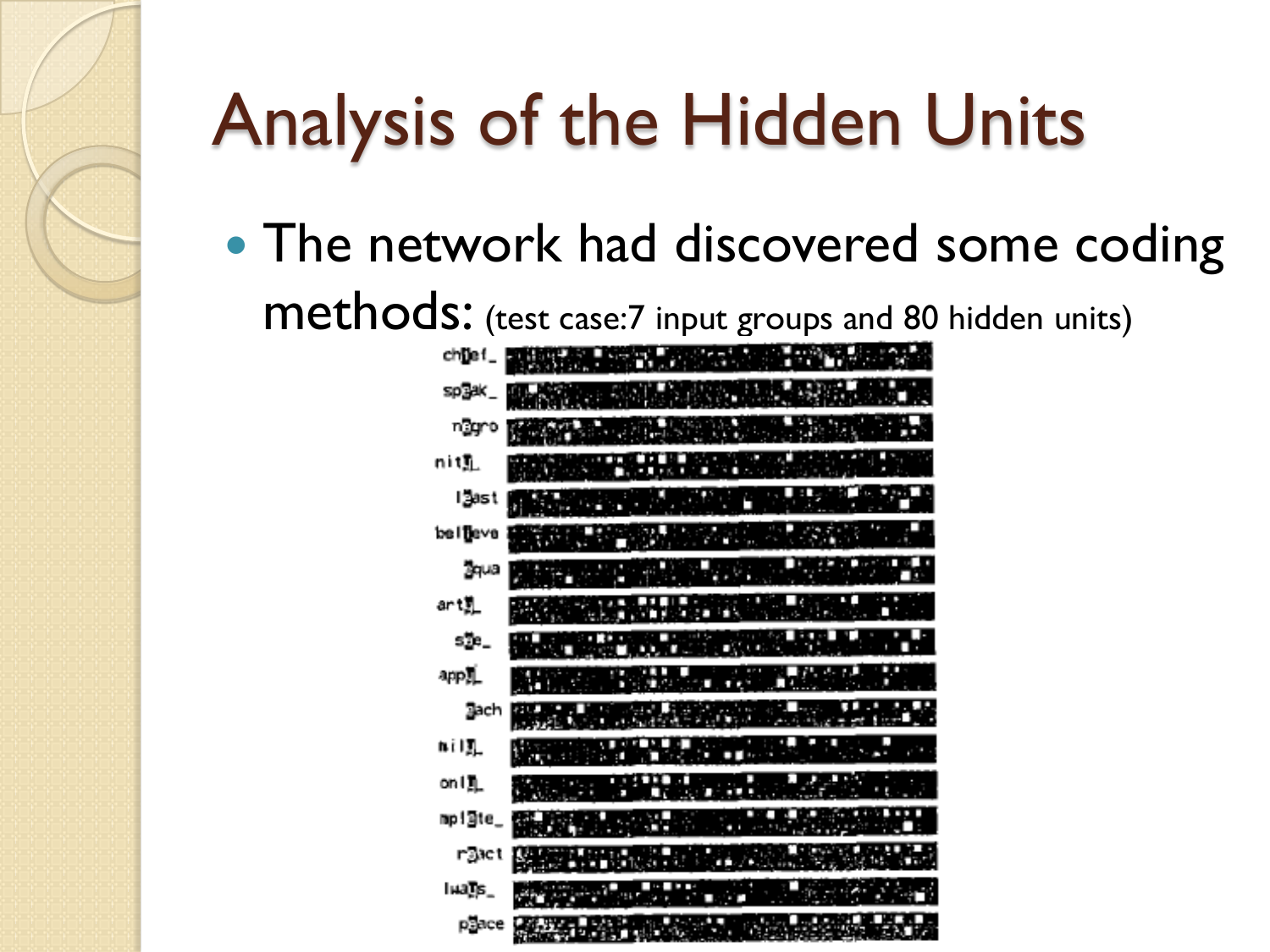- Hierarchical clustering of hidden units for letter-to-sound correspondences:
- Vowels and consonants were completely separated
- Vowels were clustered mostly according to letter
- Consonants were clustered mostly according to similarity of their sounds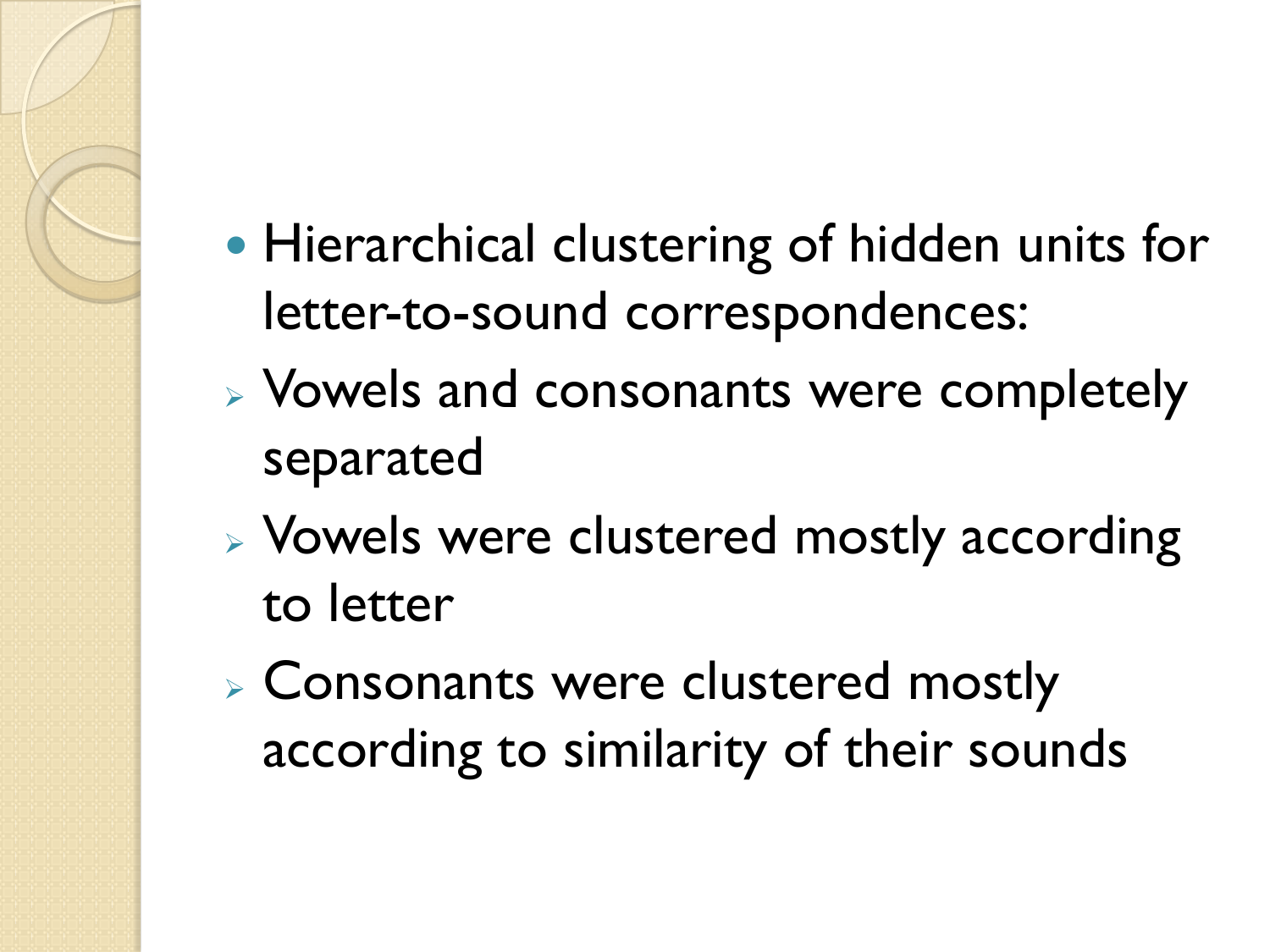

8.8